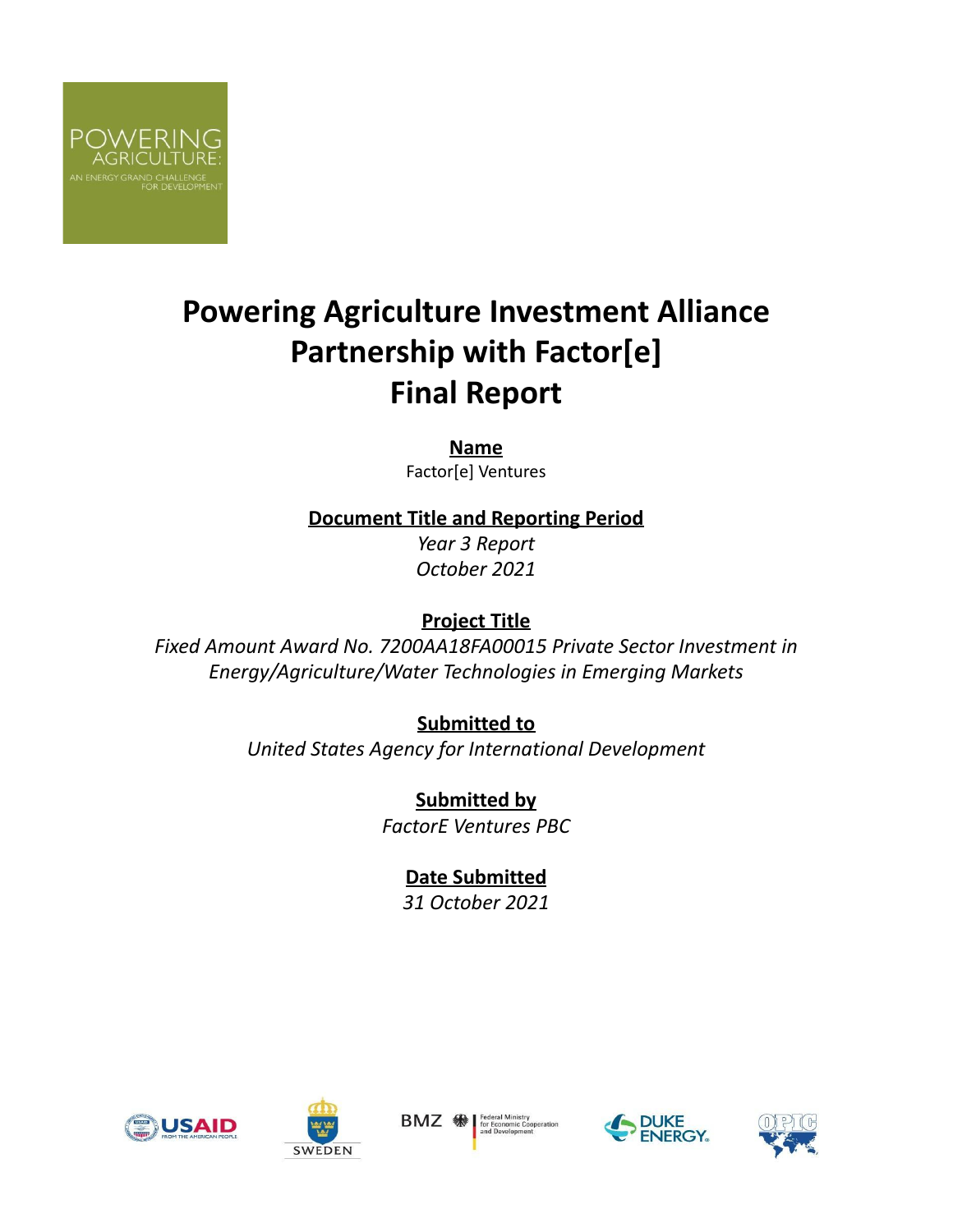# **Project Overview**

#### Project Background

There are more than 1 billion people worldwide without reliable access to electricity. While the various governments have the ambition to create universal access, the reality is that a national utility grid structure capable of achieving this is decades away for many nations. Set against the backdrop of lack of energy access, the vast majority of those people operating at the base of the economic pyramid are rural, smallholder farmers. These people have little access, and significantly, no means with which to procure reliable power. One of the most obvious ways to help smallholder farmers escape poverty is to provide tools for them to increase income generation. These technologies shall have the ability to generate sustainable, viable businesses, and have the demonstrated capability to impact the lives of millions of people living at the base of the pyramid in emerging economies. Factor[e] has been at the forefront of identifying these technology innovations in the energy and agriculture sectors which are capable of triggering sector-wide transformation, and then carefully guiding those ventures through the valley of death that exists between early innovation and commercial scale. By identifying the most compelling solutions and providing seed capital alongside hands-on venture building support, Factor[e] produces a pipeline of high-impact ventures with de-risked technologies that are adapted for specific market needs and are underpinned by viable business models. Factor[e] has consistently created sector-leading ventures in LMICs (especially Africa and India), that significantly outperform their peers in attracting follow-on capital and achieving scale and impact.

Through the Powering Agriculture Investment Alliance (Investment Alliance), Factor[e] Ventures and USAID partnered to mobilize a minimum of \$10m USD for the purposes of sourcing, investing in, and developing new sustainable companies in the nexus of energy and agriculture in the developing world. The program was a catalytic investment vehicle, in collaboration with the private sector, to

spur investment in new energy/agriculture related technologies. This grant funding was used to provide investment capital for targeted investments in enterprises that were uncovered and/or developed in the areas related to post-harvest loss and sustainable intensification outlined above. Project Goals

#### Specific objectives:

Goal #1: to catalyze investment in breakthrough, innovative technologies that have meaningful impact in developing world economies.

- Leverage public funds by bringing in private sector, family office and foundation co-investors
- Mobilize minimum of \$10 million USD in total investment in energy/ag technology companies

Goal #2: to have a demonstrable impact on those people's lives who living at the base of the economic pyramid through the use of technology in agriculture, ag tech, and ag/water nexus

> ● Quantify and measure results and impacts through the various reporting mechanisms (as outlined in the M&E approach)

Goal #3: to create commercially viable, financially sustainable companies that have the ability to grow into independent stand-alone entities

- Asist companies in preparation for new investment rounds through a hands-on approach of training, including a disciplined approach to corporate governance, financial reporting, board composition and reporting, and investor relations
- Broadly support agricultural and ag/tech business innovation through the use of private sector company creation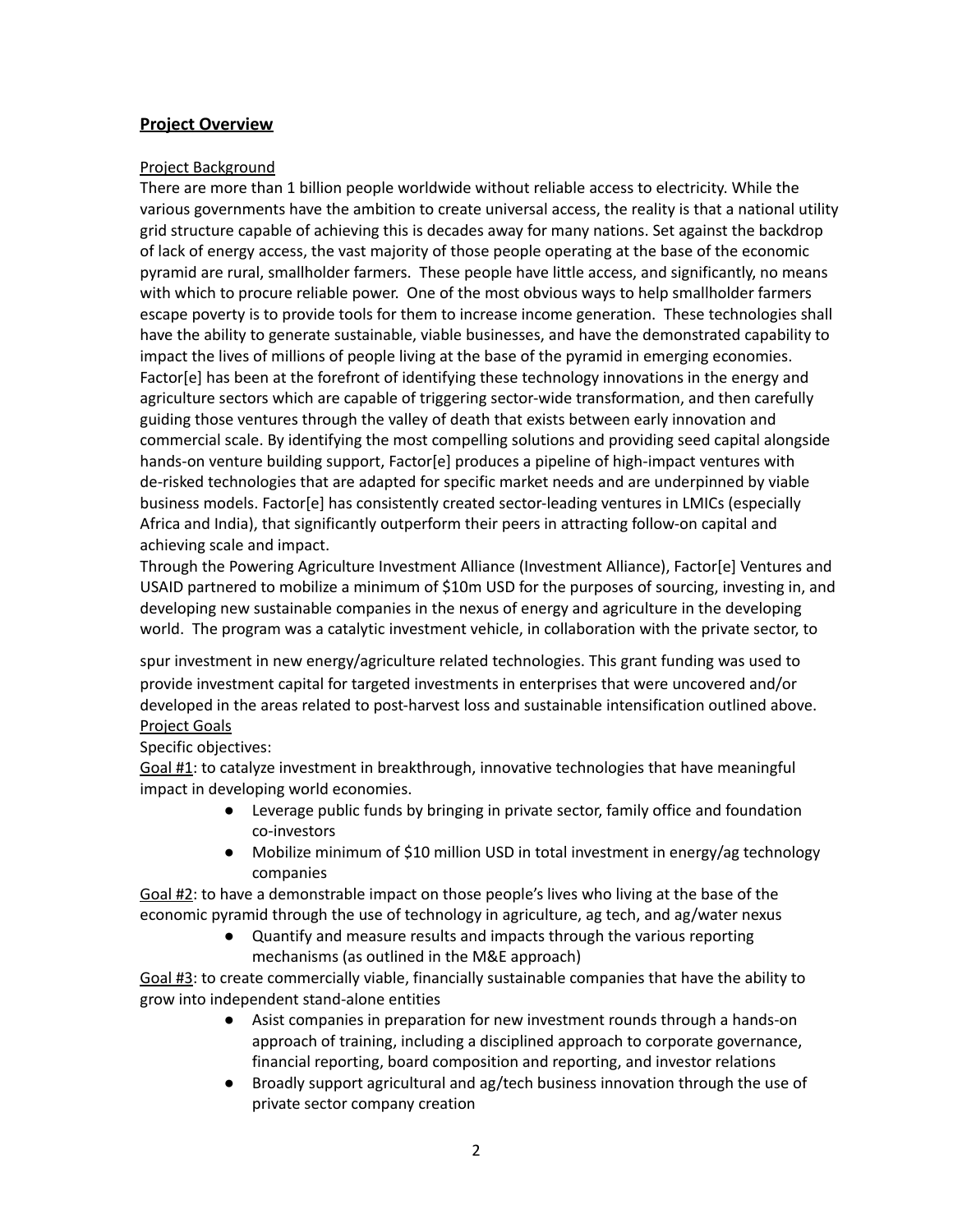Goal #4: to deepen understanding by the public sector of the private role and process of technology investing

- Thought leadership blogs/white papers/social media that demonstrate the impact of private sector investment in the sector
- Publication and dissemination of equity investment/grants/debt catalyzed and leveraged through this alliance program

#### **Activities and Accomplishments**

The target beneficiaries of this program were agribusinesses identified as having a technology or business model innovation with the potential to reach at least 10 million people in development economic markets. These agribusinesses received investment to grow and scale their business concepts. Ultimately, this program sought to support new and sustainable approaches to accelerate the development and deployment of clean energy solutions for increasing agriculture productivity and/or value in developing countries.

Cumulative period reporting (October 1, 2018 – September 30, 2021):

● Number of companies identified and pre-screened as potential investments by Factor[e] = **79 companies**

Activity in the reporting period:

- Number of companies receiving formal equity investment approval by Factor[e] Investment Committee at the energy-ag nexus = **7**
- US Dollar amount of investment in companies at the energy-ag nexus = **\$2,200,000**
- US Dollar amount of investment in companies at the energy-ag nexus, approved by IC (InspiraFarms and Venture Build to be funded in Q4/2021 or 2022) = **\$2,700,000**
- US Dollar amount leveraged as a result of investment under this program: \$**10,750,000**

#### Investment Activities

Factor[e] obtained approval from the Investment Committee to make seven equity investments under this program. Equity investments have been made into Sistema.bio, Clean Crop Technologies, S4S Technologies, Crofarm Agriproducts, and Cinch Markets. Two additional equity investments have been approved into InspiraFarms and an ag/energy venture build, and are currently in documentation or launch stage.

A critical aspect of the Clean Crop Technologies, S4S Technologies, and Crofarm Agriproducts deals was how catalytic Factor[E]'s investments were in bringing other equity investors into the deals. The total equity round for Clean Crop Technologies was \$2.5M, including our \$600k investment, and included Prime Impact Equity Fund (1.6M), The Alchemy Fund (100k) and The Syndicate Fund (\$200k). The total equity round for S4S Technologies was \$1.75M, including our \$500k investment, and included Acumen Fund India (\$1M) and CSAW (\$250k). The total equity round for Crofarm Agriproducts was \$2.2M, including our \$600k investment, and included Pravega (150k) and IPV (1.45M). The bridge round into Crofarm also catalyzed a series A investment round of \$6M from ON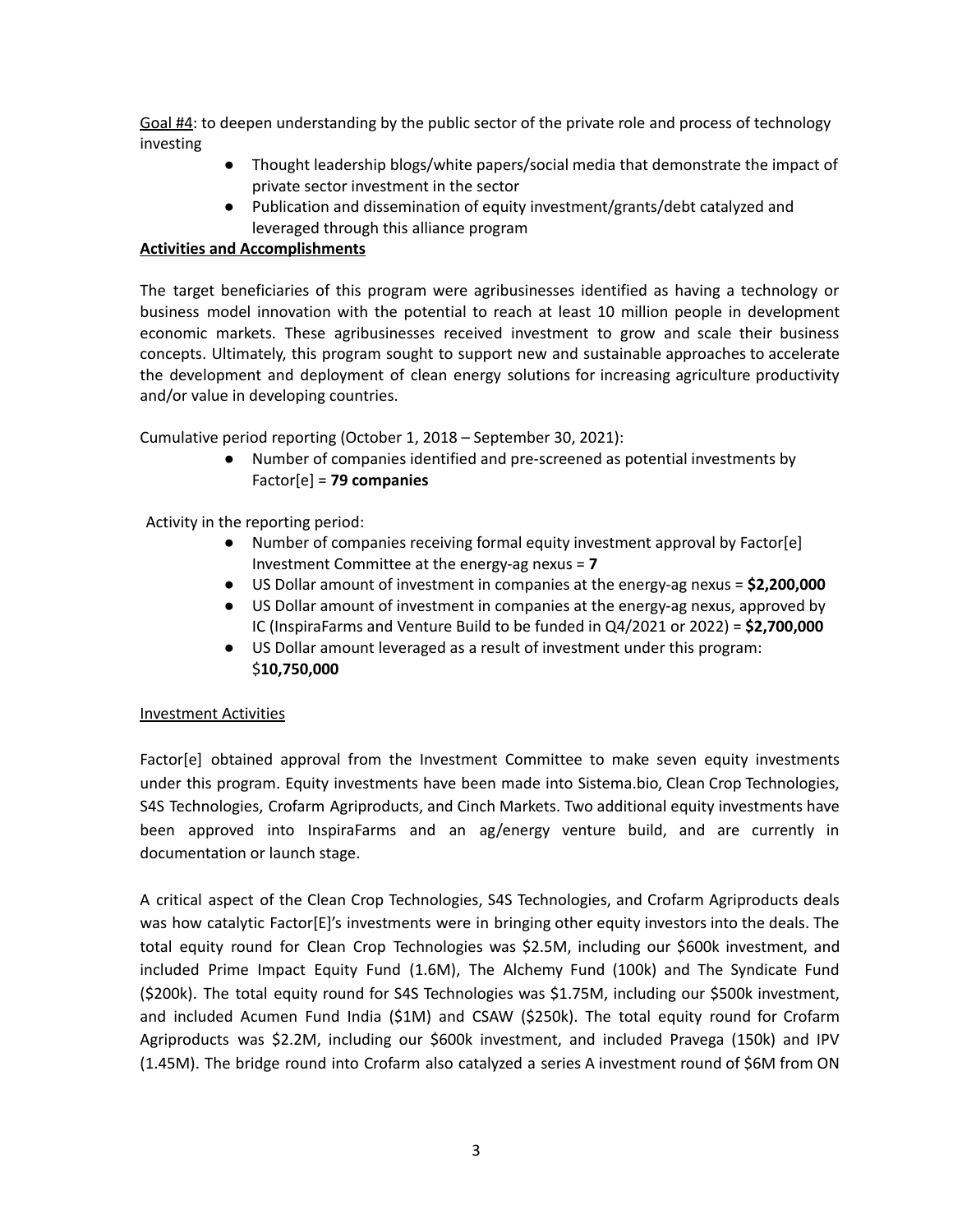Mauritius and SIG. Total co- and follow-on investment catalyzed as of the end of the 2021 fiscal year was \$10.75M. All data is summarized in the table below.

| <b>Portfolio Company</b> | F[e] Investment | Leverage     | Co/Follow-On Investors      |
|--------------------------|-----------------|--------------|-----------------------------|
| Sistema.bio              | \$300,000       |              |                             |
| S4S Technologies         | \$500,000       | \$1,250,000  | Acumen Fund, CSAW           |
| Clean Crop Tech          | \$600,000       | \$1,900,000  | Prime Impact, Alchemy, The  |
|                          |                 |              | Syndicate                   |
| Crofarm Agri             | \$600,000       | \$7,600,000  | Pravega, IPV, ON Mauritius, |
|                          |                 |              | <b>SIG</b>                  |
| <b>Cinch Markets</b>     | \$200,000       |              |                             |
| <b>InspiraFarms</b>      | \$300,000       |              |                             |
| Venture Build            | \$200,000       |              |                             |
| TOTAL                    | \$2,700,000     | \$10,750,000 |                             |

A brief description of the companies, recent highlights and future plans:

#### **Sistema.bio [\(www.sistema.bio](http://www.sistema.bio))**

Investment Amount: \$300,000 USD Countries of Operation: Mexico, Kenya, India, Colombia

Sistema has developed an anaerobic digestion technology that creates clean cooking fuel for households using animal waste. The animal waste is fed into the Sistema digestor which converts the waste into biogas without manual intervention. Sistema has developed special cooking appliances that use biogas directly as the only source of fuel, completely replacing charcoal, firewood, or other biomass materials.

One of Sistema's key innovations is the modular yet robust material of the digestor itself. The digestor does not require permanent construction and comes assembled from the warehouse. The simple installation process, and maintenance-free operation, makes the Sistema solution a valuable intervention for smallholder-farmer customers with livestock.

Factor[e]'s investment focused on developing and using additional appliances for specific use with Sistema's biogas output. The ability to use Sistema's digestor units with a broader range of appliances will expand the application potential of the technology and make the technology more accessible to a wider group of rural customers.

#### *2021 Highlights, Lowlights, and Overall Status Update*

*●* Kenya's commercial reorganization starting to yield results in June: \$179K vs \$110K in average for the first five months and credit organization was reinforced with good collections results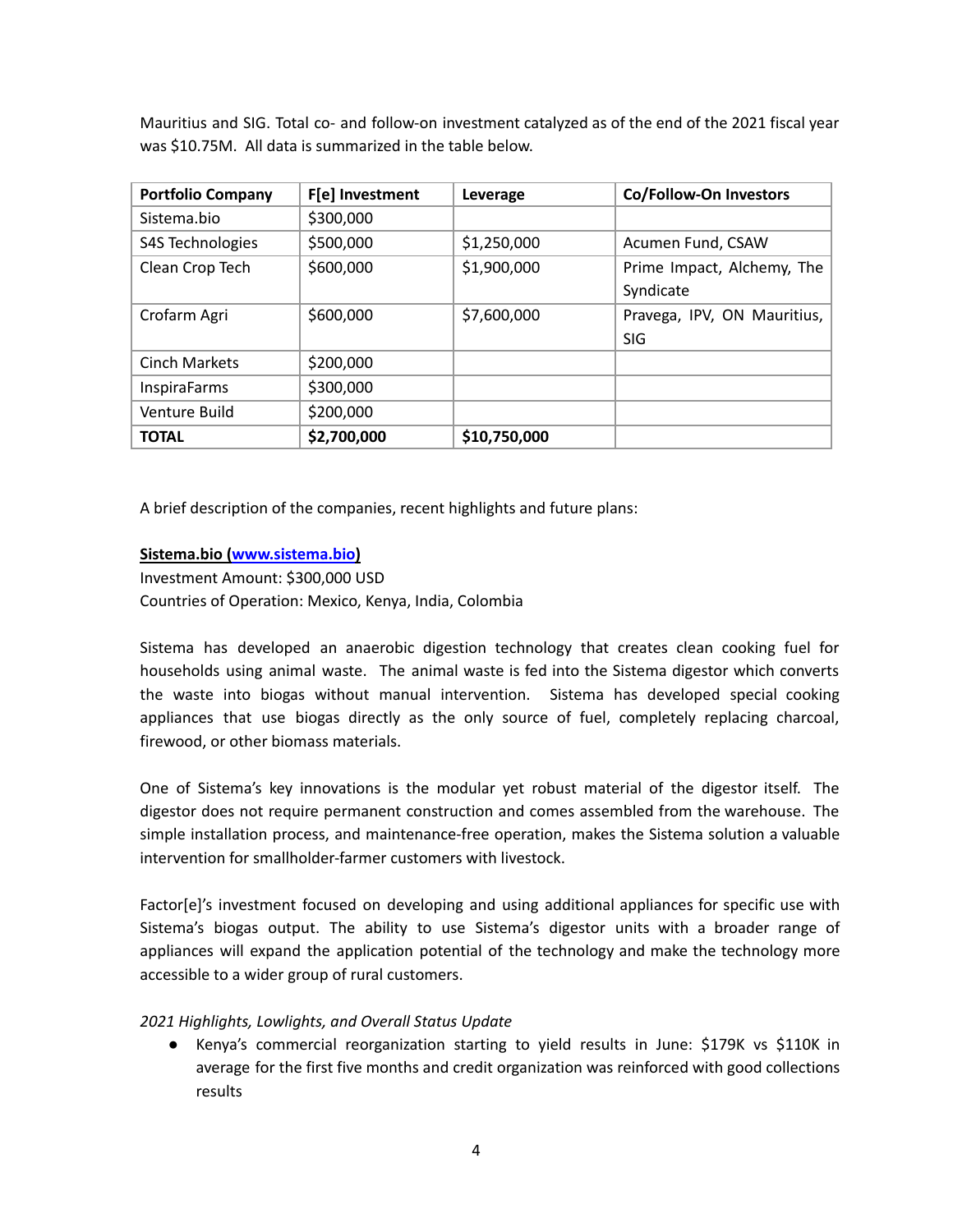- *●* Reforecast exercise shows a mainly unchanged topline goal but an increase in COGS that we need to mitigate to remain close to the initially projected EBITDA
- As expected Q2 results have been severely hit by COVID in India; India's sales went from \$904K in Q1 to \$342 in Q2 (47 percent below budget) with inventory remaining on our books worth \$1.5M. Situation is gradually improving with projects starting to ramp up again
- Significant progress has been made on the Series B with prospective investors, led by KawiSafi and others; as company is now receiving commercial, later stage investment, their investors are requiring that they re-domicile their topco to the US (Delaware C-Corp). The steps have been approved by all parties and the process is currently underway.

#### **Clean Crop Technologies [\(https://cleancroptech.com/](https://cleancroptech.com/))**

Investment Amount: \$600,000 USD Country of Operation: United States

Clean Crop Technologies (Clean Crop) is a Massachusetts based company formed in 2017 to develop High Voltage Atmospheric Cold Plasma Technology (HVACP) as a food safety and loss reduction solution. Clean Crop is building a technology platform that can be applied across different agri-commodities like grains, fresh produce, foods, meat, grains and more. The company is focused on treating post-harvest grain products starting with groundnuts. The FAO estimates that 1 billion tons of grains products are lost annually around the world due to mycotoxin contamination and losses in the value chain from spoilage.

Cold plasma is a highly energized gas stream that is formed by exposing the combination of inert Nitrogen and Oxygen gas to a high voltage. This high voltage strips electrons from the gas molecules and forms Reactive Gas Species (RGS) that have antimicrobial properties that can be used to reduce the natural micro flora on food products. The natural micro flora can consist of bacteria, yeast, molds, and fungi, some of which are pathogenic to humans and animals and can lead to food-borne illnesses. Once the plasma is de-energized, RGS return to their native state leaving no residues on the treated product.

Clean Crop has used the above technology and demonstrated reduction in microbial load like Aspergillus fungi in groundnut by greater than 99%, thus improving food quality and safety, increasing shelf life, and reducing spoilage. The benchtop proof of concept developed by Clean Crop has also reduced aflatoxins in contaminated groundnut stocks by at least 50%. Clean Crop achieves this major milestone at a lower cost than competing technologies. Clean Crop is targeting a \$50/MT service price that can help processors avoid \$150-\$550/MT in losses. Global snack brands LBNuts and Mars have tracked its early progress with great interest; LBNuts has signed an LOI pending field pilot results this year.

# *2021 Highlights, Lowlights, and Overall Status Update*

- Began ruggedizing electrodes to reach 1,000 hours of lifespan
- Technical validation on meat shelf-life extension and seed germination use cases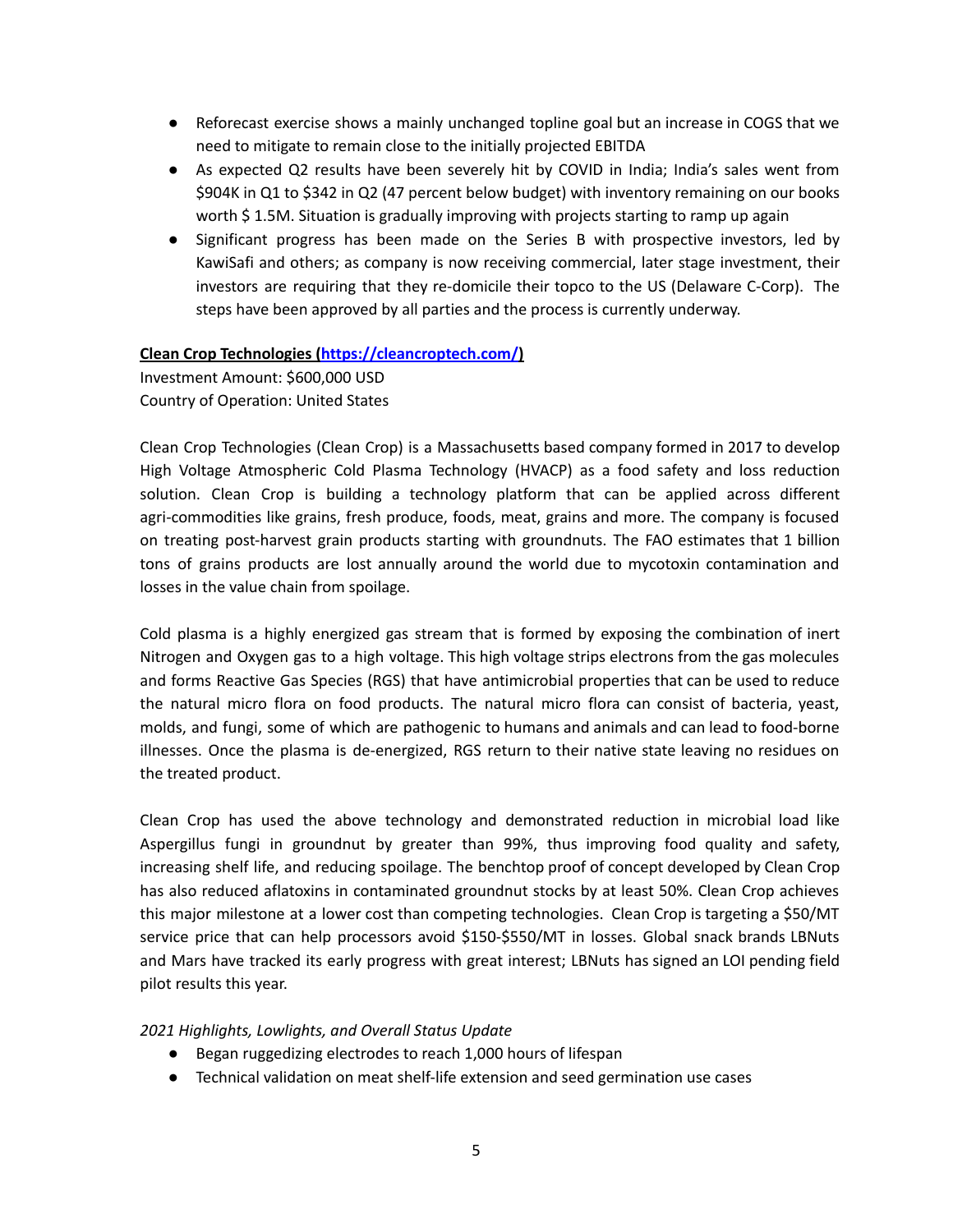- Successfully began customer field trials for seed germination enhancement in 4 states with two customers
- Finished design for 200kg/hour prototype for nuts
- High staff churn from post-lockdown lifestyle changes and poaching from deeper-pocketed engineering firms like Intel
- Design phase took longer, and supply chain issues led to 6-month delay in build starting on 200kg prototype
- Series A raise taking longer than anticipated but Clean Crop now has a signed term sheet

# **S4S Technologies [\(https://s4stechnologies.com/](https://s4stechnologies.com/))**

Investment Amount: \$500,000 USD Country of Operation: India

S4S Technologies is a food start up supplying nutrition-rich convenience foods to industrial kitchens and food companies. S4S's preservative-free, shelf-stable, lightweight, ready-to-use dried vegetables replace fresh supplies in these industrial applications. In the process, S4S saves customers time in procurement and labor in their kitchens while always delivering its products at a price lower than the market price for fresh supplies.

Sourcing their dehydrated foods from nearby farm communities by providing farmers with low-cost energy hardware, S4S delivers strong livelihood impact (increased income for near farm communities, empowerment of women, nutritional security) and meaningful resource impact (energy efficient dehydration and reduced post-harvest losses).

S4S taps into the growing unmet demand for such products in the Indian market. The cost-effectiveness, adaptability of their drying solution, knack for developing new products, and the technical abilities of S4S's team set them apart from competitors. Internally developed drying technologies (further improved with direct support from Factor[e] over the past year) allow them to produce a unique range of dehydrated foods while reducing energy usage and production cost over current commercial drying methods. S4S's technologies and sourcing strategies also help to reduce post-harvest losses and improve livelihoods by keeping value-addition closer to the farm and facilitating access to larger, higher value markets.

# *2021 Highlights, Lowlights, and Overall Updates*

- Commitment of \$900,000 in Grant Funding by Shell Foundation. Agreement to be signed.
- Maharashtra Gramin Bank and Samunnati NBFC onboarded as Asset Financing Partner
- Finalist at Zayed Sustainability Awards 2021
- Developed successful (impact and commercial) Village Level Sourcing model to source produce directly from farmers with women aggregators at the village level
- Delay in implementation of New Inventory System customized to S4S business needs
- Impacts of Covid on S4S's work, especially the challenges that commercial kitchens (hotels, restaurants, catering — a core customer segment for S4S) faced during lock down periods.
- 40,000 tons annual processing capacity by 800 women farmers-turned-entrepreneurs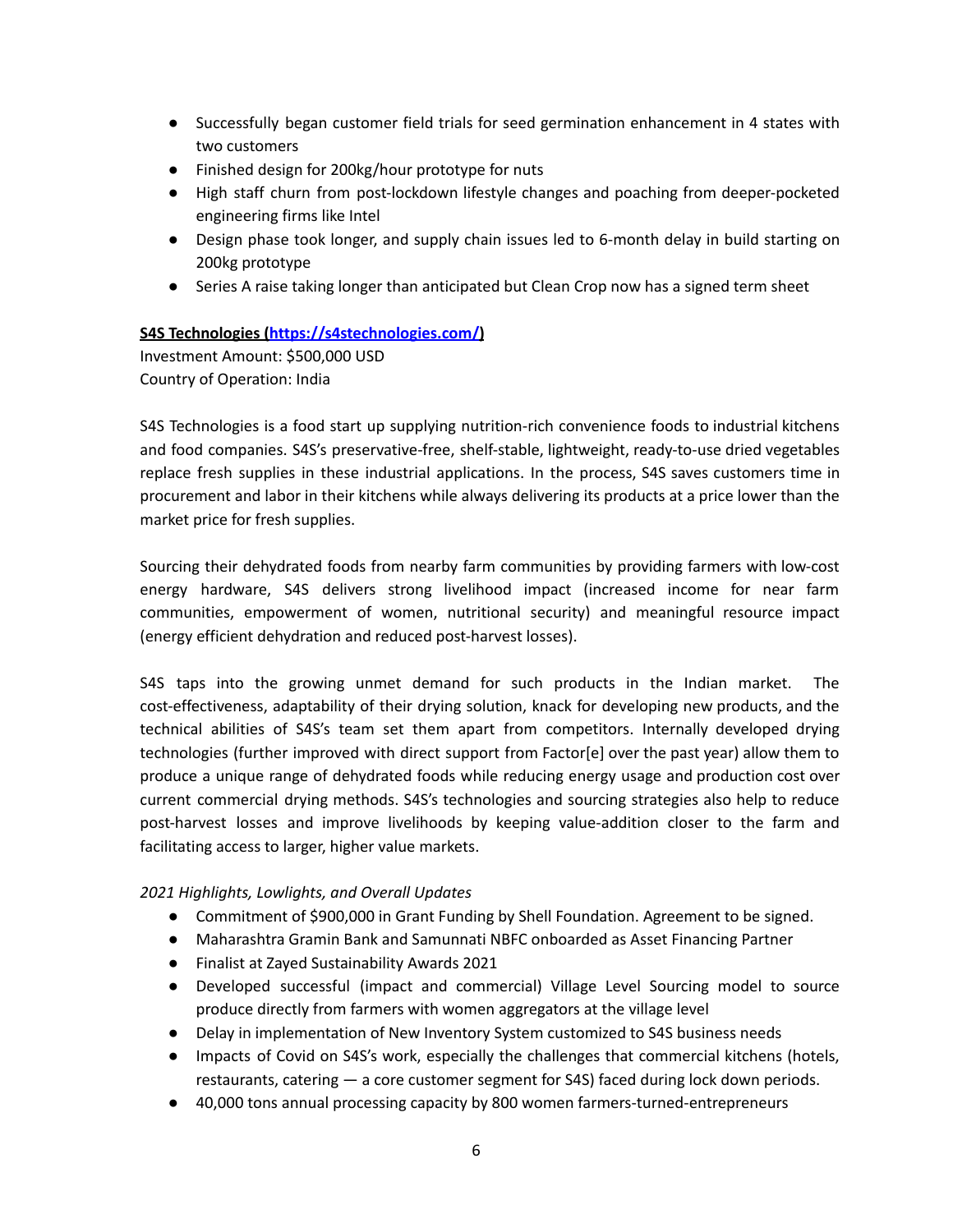- 12,000-strong farmer sourcing network
- Serving over 1,100 institutional customers
- Saving 243.76 tons CO2 per year

#### *Focus for 2022 and Beyond*

- Closing Series A financing
- Closing working capital facility
- Recruiting a strategic finance lead
- Doubling monthly revenues and volumes processed
- Achieving EBITDA positive status on a monthly basis

# **Crofarm Agriproducts (**https://crofarm.com/**)**

Investment Amount: \$600,000 USD Country of Operation: India

Crofarm is a digital agri-value chain platform connecting farmers directly to consumers, reducing post-harvest loss, improving value to customers, and securing quality markets for farmers. Varun Khurana, an experienced agritech entrepreneur in India, leads Crofarm, which has recently pivoted its business model from the competitive B2B-fruit-and-vegetable-retailer landscape to a B2B2C social e-commerce model. Its new model, under the brand name "Otipy" (the phonetic for the Onions, Tomatoes, Potatoes acronym), recruits and serves customers through final mile fulfilment partners (resellers). These resellers fall into two categories: 1) professional class women building small businesses on Otipy's platform by distributing produce to their neighbors and 2) non-perishables retailers who can increase their revenue and customer base by adding perishables. To make its rapidly expanding B2B2C social e-commerce model work with perishables, Crofarm is investing in cold storage solutions in its distribution centers and basic temperature control solutions in transit (cooler boxes and gel packs), which we consider a primary factor in classifying this investee under a cold storage category within the ag-energy nexus.

#### *2021 Highlights and Overall Status Update*

- Crossed milestone of 7500 average daily order during September 2021
- Closed Series A investment of \$6M USD in 2021

#### *Focus for 2022 and Beyond*

● In the process of closing series B investment for \$25M+ USD which will enable path to scale and potential market expansion

**Cinch Markets (**https://www.crunchbase.com/organization/cinch-markets**)** Investment Amount: \$200,000 USD Country of Operation: Kenya

Cinch upgrades sub-optimal land by making investments in intensifying production sustainably. These investments are not feasible when land is fragmented. By leasing land, employing farmers in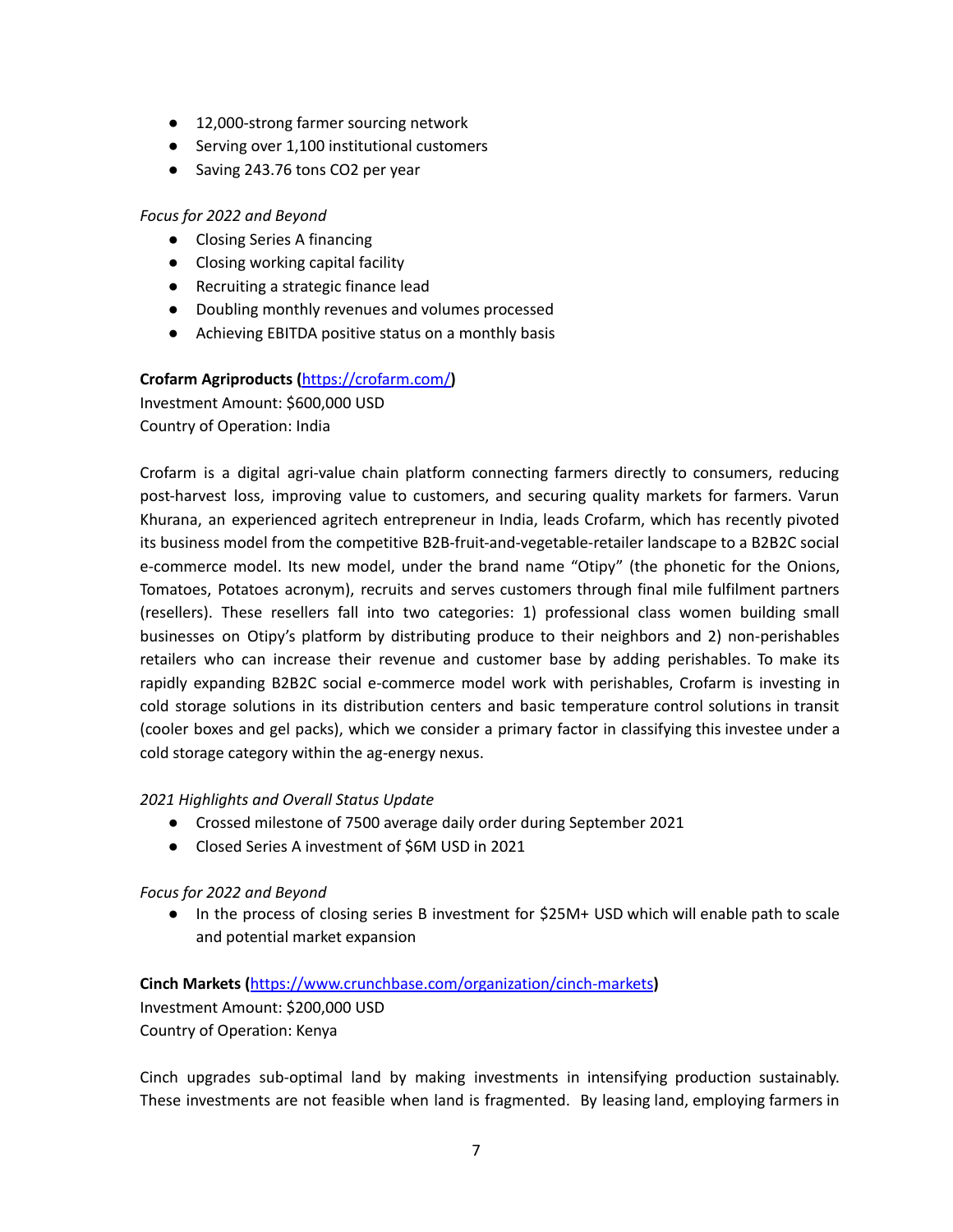their commercial farm operation, and sharing revenues with smallholder lessors, Cinch improves ag-related incomes for its lessors by 300% to 600%. In the process, it helps smallholders make best use of their most valuable asset (their land) and establish a financial identify through their records of transactions with their lessors and employees.

# *2021 Highlights and Overall Status Update*

- Cinch closed a \$381,000 grant from USAID's Development Innovation Ventures (DIV) program; no other ongoing fundraising except typical pipeline of grant applications.
- Cinch reached monthly positive cash flow (i.e. revenue > operating expenses, including operating costs, team salaries, etc.) in September 2021; they expect to be cash-flow positive moving forward as well.

#### *Focus for 2022 and Beyond*

● Team expansion; Cinch is still looking for a product lead, though that is less of a priority than connecting with more reliable, international buyers of their products. Cinch is particularly excited about Chia (which we are now launching on pilot farms across Kenya that are rain-fed) as a growth opportunity for Cinch, so finding an international buyer for that (in addition to their 2 existing local buyers) will be important.

#### **InspiraFarms** [\(https://www.inspirafarms.com/](https://www.inspirafarms.com/))

Investment Amount: \$300,000 USD Country of Operation: Kenya, Italy

Inspira Farms was founded in 2012 to address the challenges of post-harvest loss and limited market access for small and growing agribusinesses and their supplying farmers. InspiraFarms set out to address these key challenges by providing certification-ready small-scale refrigerated storage and food processing facilities, accompanied by asset financing and technical services to tackle the market failures that leave many such agribusinesses without adequate post-harvest infrastructure.

Inspira Farms products are designed to make small and growing agribusinesses and smallholderbased value chains more competitive and sustainable. InspiraFarms have established market presence in three sub-regions in Sub-Saharan Africa, with Kenya being the anchor for East Africa, Zimbabwe for Southern Africa and Ghana for West Africa.

# *Current Update, Focus for 2022 and Beyond*

- Inspira brought in new CEO, CFO and Director of Sales in 2021
- Pipeline has grown 3x in 2021 under new senior leadership
- Prospective deal size has grown 3.3x in 2021 over 2020
- Utilize bridge round to build a track record, generate a more attractive valuation, and raise enough capital in their series C to drive towards key inflection points.
- Building a culture that crosses geography, ways of working and removing single points of failure for a more robust organization. This includes increasingly robust pricing methodologies, asking for better commercial terms, with better quality contracting process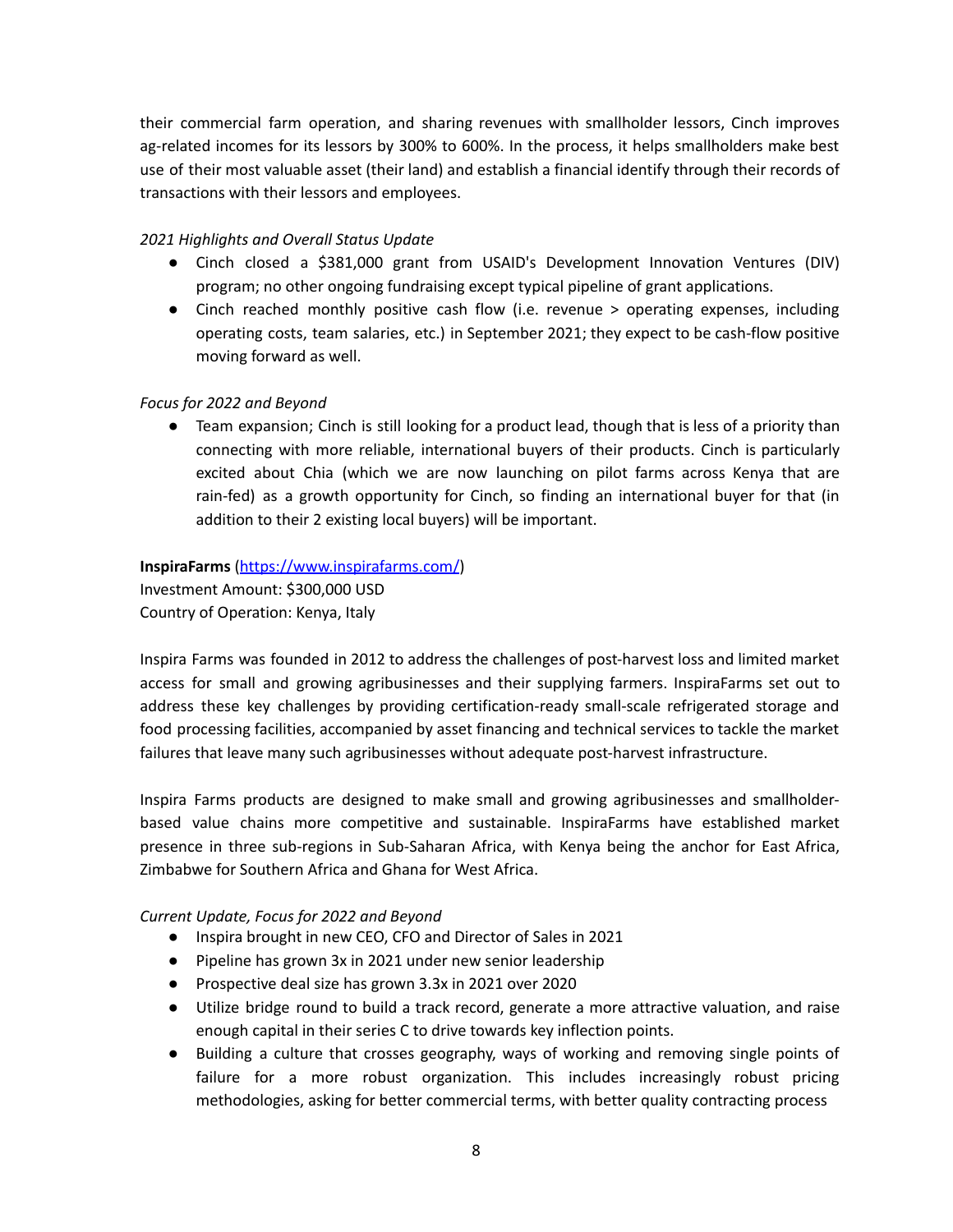#### **Ag/Energy Venture Build**

Investment Amount: \$200,000 USD Country of Build: Kenya

Our Investment Committee has approved a \$200k investment for the Factor[e] Venture Studio to take one of the following three ag/energy concepts forward to successful launch and spinout. The Venture Studio will build high-impact ventures in energy, agriculture, and mobility that are addressing some of Sub-Saharan Africa's greatest income inequality and climate challenges. It will do this by sourcing venture ideas from sources such as customers on the ground in Africa to Factor[e]'s extensive network of global partners, using rigorous, high velocity processes and teams on the ground in Africa to test, iterate and invest in new venture ideas in the studio, building diverse, experienced leadership teams on the ground in Africa to spin out the most promising ventures, and supporting startups from idea to exit, providing targeted support at critical times to drive scale, exits and returns for investors.

#### Concept Summaries:

- 1. Kisasa Foods (Venture Studio business idea)
	- The high-level idea is to reduce the energy consumption, cost, health impact and environmental impact of cooking with charcoal and firewood with a new clean food technology ("foodtech") company in Africa. Rather than focusing on cooking fuel or cooking products like all other players in the industry, we want to leverage decentralized agro-processing to enable a line of locally produced, dehydrated and fortified foods that dramatically reduce cooking time and fuel needs by over 75% while offering critical vitamins and minerals.
	- In western markets, the equivalent (i.e. minute rice) is 25-40% more expensive than regular rice, and is sold as a convenience (vs energy savings). We will bring Kisasa foods to the market at competitive prices due to additional revenue from carbon financing. "Kisasa" means "modern" or "now" in Swahili and our goal is to build a high impact, profitable business that will deliver healthy, clean, fast-cooking foods to millions of households in Africa at affordable prices.

2. Flying star Tractor (aka Wash & Wills Agro Machinery Business, Uganda)

● An entrepreneur named Joseph Ariong in Uganda has a compelling tractor venture concept to increase acreage under production and yield per acre in Uganda. Joseph has a license to bring the Flying Star walking tractor from Thailand to Uganda and has been testing this product in the market for about 24 months (COVID lockdowns slowed down progress). The FlyingStar can do many things from open land, to plant, weed, harvest and transport goods to market with its unique design for the small holder farmer market in Thailand. The Government of Uganda is particularly interested in supporting distribution of the tractor and has signed several contracts to procure a total of \$1m of FlyingStar tractors from Joseph's company. The Government of Uganda also wants Joseph to assemble the tractors in the country so has given him land for a factory in their industrial park. Looking ahead, Joseph is raising equity and working capital to build the assembly factory, set up a sales and training team and create an electric version of the tractor (he has already built a prototype at the Uganda Innovation Hub).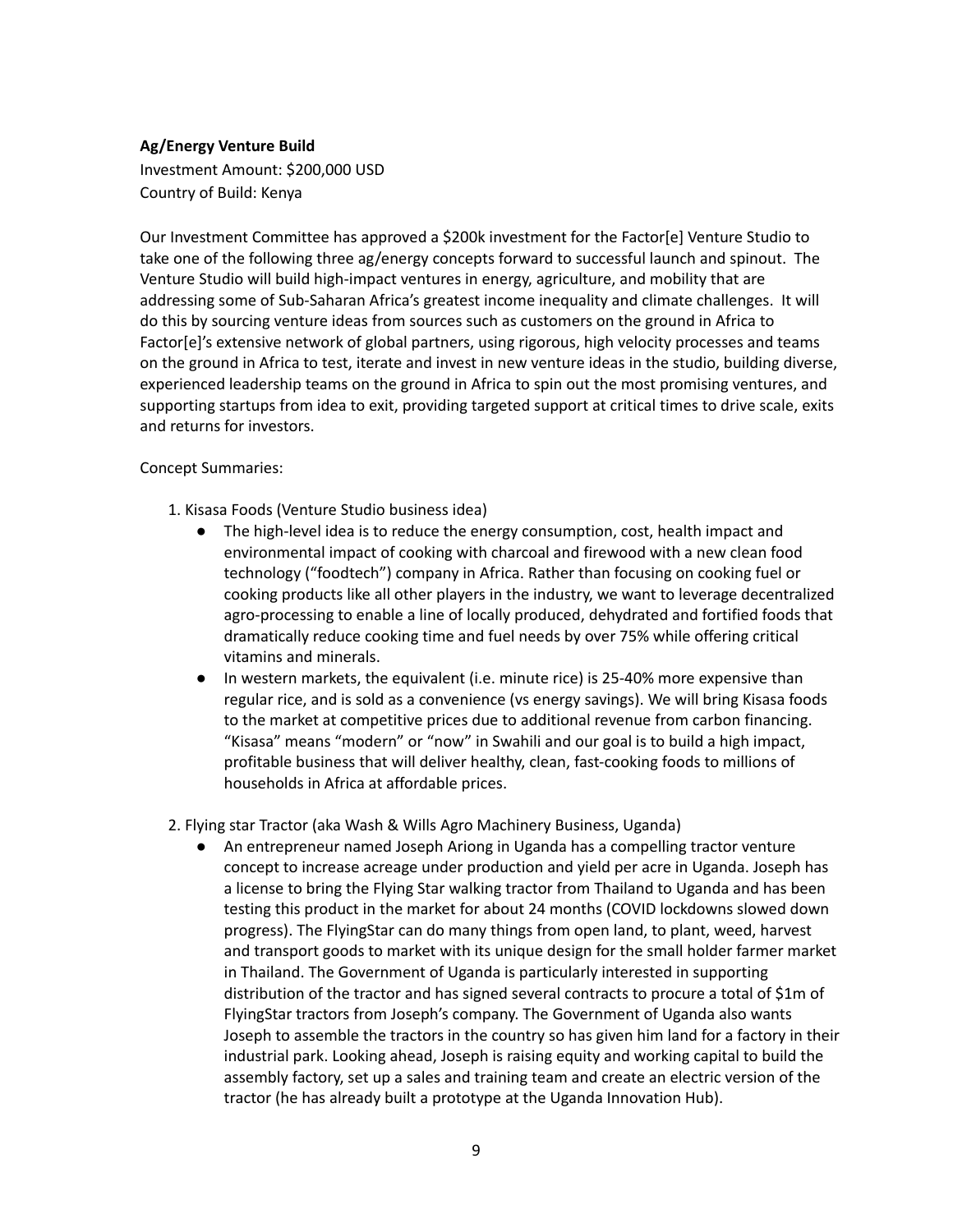● Joseph is a very hardworking and committed Ugandan entrepreneur, but he needs support with business planning, technology, capital raising and scaling into new markets, hence using the venture studio as an accelerated path to scale is ideal.

3. Microinverters for Solar Irrigation (Technology Brokering Idea)

- AC microinverters have rapidly increased in both functionality and affordability. Unlike traditional inverters, AC microinverters can allow even a single 300W solar panel to supply variable frequency AC power to low-cost AC motors (as well as any other AC appliance).
- The venture studio will landscape the technology market, identify user requirements, and aim to broker the AC microinverter technology into a SSA solar irrigation company (such as SunCulture). In the process the studio will:
	- o Identify costed BOMs of existing DC solar irrigation products on the market
	- o Estimate functional specifications/requirements for common DC pump systems
	- o Locate sourcing options for micro-inverters and AC pumps
	- o Estimate cost of integrating AC micro-inverters and pump into a complete system
	- o Create a simple architecture diagram for an AC system

# Stakeholder and Community Engagement Updates

Traditionally attended events have been put on hold as a result of COVID in 2020 and 2021, but Factor[e] continues to find ways to share key impacts and take-aways from the work we do with the public. Below is a list of FY21 published pieces and important news.

- Factor[e] Ventures selected for [ImpactAssets'](https://www.factore.com/factor-e-ventures-selected-for-impactassets-tenth-ia-50-impact-fund-listing) Tenth "IA 50 Impact Fund" Listing
- Catalytic Investing in [Emerging](https://www.factore.com/catalytic-investing-emerging-markets) Markets
- Minigrids and Cold Storage Are a Match Made in Sustainable [Development](https://nextbillion.net/minigrids-cold-storage-sustainable-development/) Heaven So What's [Keeping](https://nextbillion.net/minigrids-cold-storage-sustainable-development/) Them Apart?
- The [Opportunity](https://www.factore.com/ag-energy-nexus-report) at the Nexus of Energy and Agriculture
- Factor[e] Ventures Adds Two [Accomplished](https://www.prnewswire.com/news-releases/factore-ventures-adds-two-accomplished-trailblazers-to-board-of-directors-301266963.html) Trailblazers to Board of Directors
- Factor[e] Ventures [welcomes](https://www.einnews.com/pr_news/557294813/factor-e-ventures-welcomes-lyndsay-holley-handler-and-terry-karungi-obel-to-build-new-venture-studio) Lyndsay Holley Handler and Terry Karungi Obel to build new [Venture](https://www.einnews.com/pr_news/557294813/factor-e-ventures-welcomes-lyndsay-holley-handler-and-terry-karungi-obel-to-build-new-venture-studio) Studio

# **III. Milestone Status since Last Workplan Submission**

#### Table 1: Milestone Status

| No. | Milestone Description     | Due Date per    | Progress | <b>Additional Comments</b> |
|-----|---------------------------|-----------------|----------|----------------------------|
|     |                           | Award Agreement |          |                            |
|     |                           | Year 1          |          |                            |
|     | Year 1 workplan           |                 | Complete |                            |
|     | Completion of M&E<br>plan |                 | Complete |                            |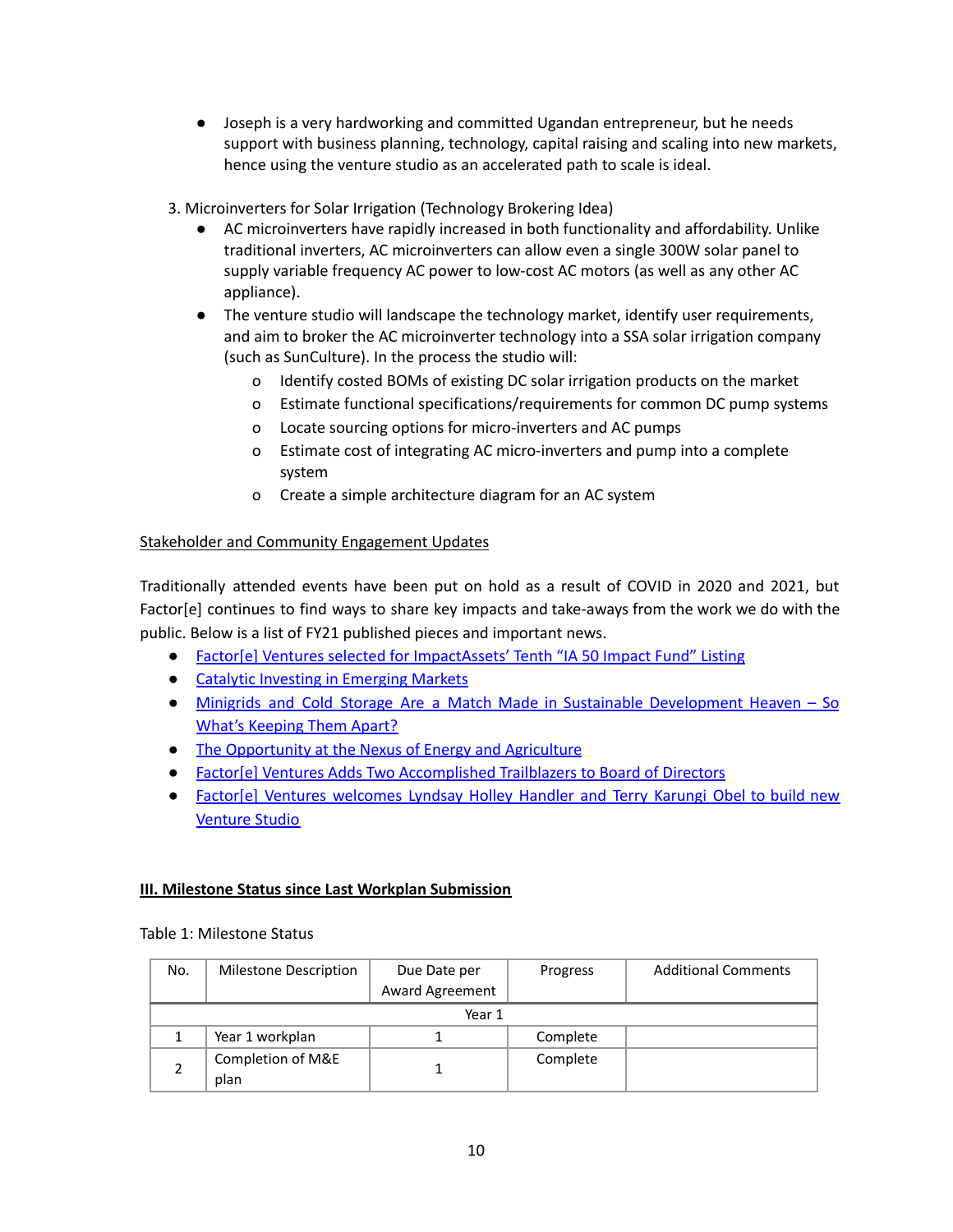|                | "Dry" close for first          |                | Complete  |                                |
|----------------|--------------------------------|----------------|-----------|--------------------------------|
|                | 200K tranche of seed           |                |           |                                |
|                | investment + plus              |                |           |                                |
| 3              | external match (total          | 4              |           |                                |
|                | of 400K +- 100K                |                |           |                                |
|                | invested)                      |                |           |                                |
|                | Gender integration             |                | Complete  |                                |
| 5              |                                | 8              |           |                                |
|                | plan developed                 |                |           |                                |
| $\overline{7}$ | year 1 progress report         | Oct 31, 2019   | Complete  |                                |
| 8              | M&E data collected             | Oct 31, 2019   | Complete  |                                |
|                |                                | Year 2         |           |                                |
| M.1            | Year 2 workplan                | 13             | Complete  |                                |
|                | "Dry" close for 600K           |                | Complete  |                                |
|                | tranche of seed                |                |           |                                |
|                | investment + plus              |                |           |                                |
| M.2            | external match (total          | May 31, 2020   |           |                                |
|                | investment to date of          |                |           |                                |
|                | 1.6M +- 200K invested)         |                |           |                                |
|                | Thought leadership             |                | Complete  |                                |
|                | and dissemination of           |                |           |                                |
| M.3            | equity investment /            | 12             |           |                                |
|                | grants /debt catalyzed         |                |           |                                |
| M.4            | year 2 progress report         | 10/30/2020     | Complete  |                                |
| M.5            | M&E data collected             | 10/30/2020     | Complete  |                                |
|                |                                |                | Complete  |                                |
| M.6            | Gender integration             | 20             |           |                                |
|                | report<br>Minimum 2 million of |                |           |                                |
|                | follow-on investment           | 24             | Complete  |                                |
| M.7            | Factor[e] energy-ag            |                |           |                                |
|                | ventures mobilized             |                |           |                                |
|                | Thought leadership             |                | Complete  |                                |
|                | and dissemination of           |                |           |                                |
| M.8            | equity investment /            | 24             |           |                                |
|                | grants /debt catalyzed         |                |           |                                |
|                |                                | Year 3         |           |                                |
|                | "Dry" close for 300K           |                | Complete  | Late as a result of difficulty |
|                | tranche of seed                |                |           | in finding matching            |
|                | investment + plus              |                |           | co-funding dollars with        |
| M.9            | external match (total          | Oct 31, 2020   |           | equitable investment           |
|                | investment to date of          |                |           | criteria                       |
|                | 2.2M +- 200K invested)         |                |           |                                |
|                | "Dry" close for 300K           |                | Submitted | Late as a result of difficulty |
|                | tranche of seed                |                |           | in finding matching            |
|                | investment +                   |                |           | co-funding dollars with        |
| M.10           | plus external match in         | March 31, 2021 |           | equitable investment           |
|                | energyag                       |                |           | criteria (achieved in the      |
|                | ventures (total                |                |           |                                |
|                | investment                     |                |           |                                |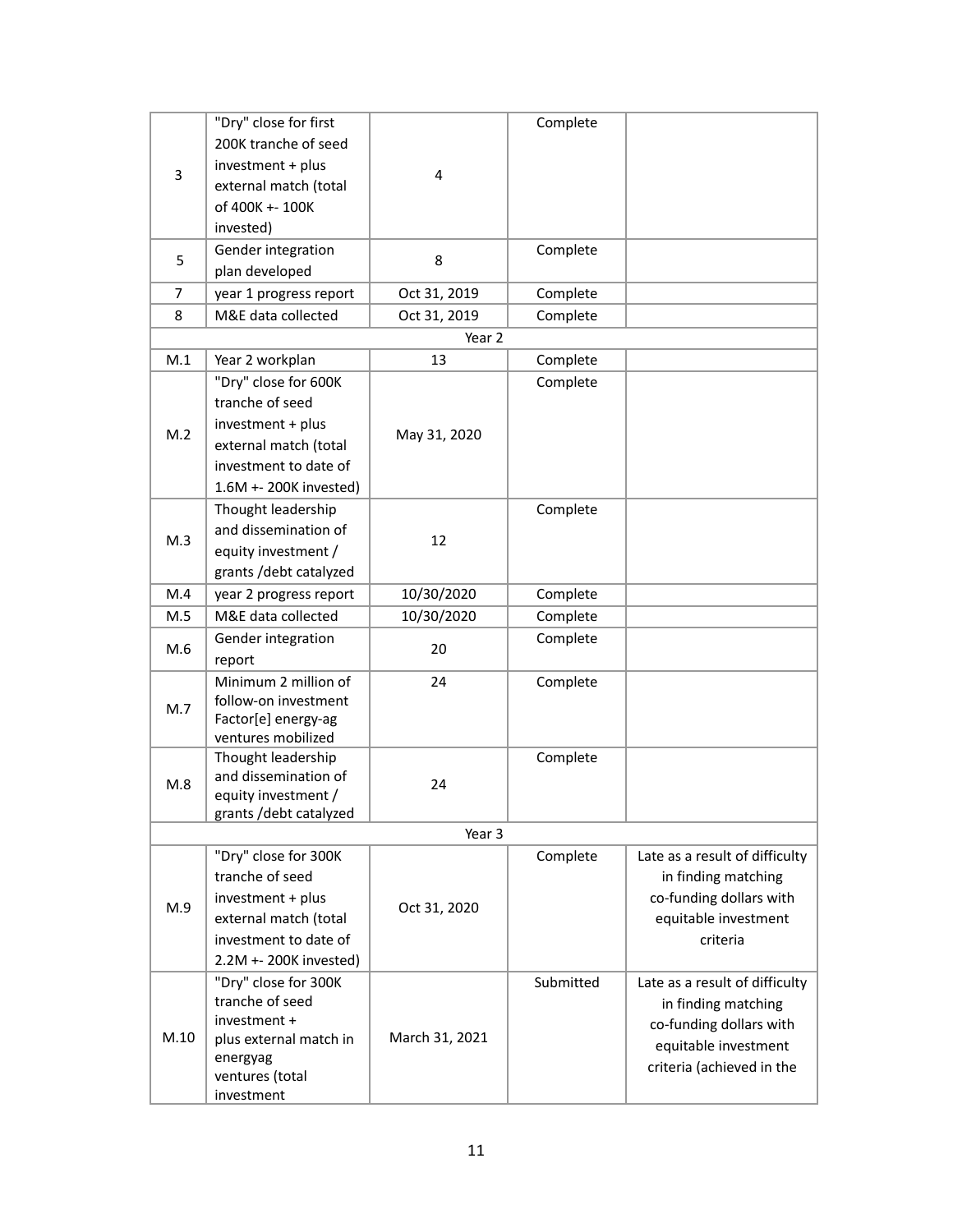|      | to date of $2.8M + -$                                                                                                                                               |                 |           | end as a result of removing                                                                                                                                                                     |
|------|---------------------------------------------------------------------------------------------------------------------------------------------------------------------|-----------------|-----------|-------------------------------------------------------------------------------------------------------------------------------------------------------------------------------------------------|
|      | 200K invested)                                                                                                                                                      |                 |           | co-funding requirement)                                                                                                                                                                         |
| M.11 | Year 3 workplan                                                                                                                                                     | 25              | Complete  |                                                                                                                                                                                                 |
| M.12 | "Dry" close for 200K<br>tranche of seed<br>investment +<br>plus external match in<br>energyag ventures<br>(total investment<br>to date of minimum<br>3.2M invested) | August 31, 2021 | Submitted | Late as a result of difficulty<br>in finding matching<br>co-funding dollars with<br>equitable investment<br>criteria (achieved in the<br>end as a result of removing<br>co-funding requirement) |
| M.13 | M&E data collected                                                                                                                                                  | 10/30/21        | Submitted | Late due to timing of final<br>investments made                                                                                                                                                 |
| M.14 | Minimum 3 million of<br>follow-on investment<br>mobilized (5 million<br>total to date)                                                                              | 36              | Submitted | Exceeded target with total<br>leverage achieved to date<br>of 10.75M                                                                                                                            |
| M.15 | final report                                                                                                                                                        | 36              | Submitted | Late due to timing of final<br>investments made                                                                                                                                                 |

#### **IV. Challenges and Lessons Learned**

2021 has been a very active year in the agtech sector for both India and Africa, but once again COVID has influenced the market significantly. Similar to 2020, this year has been dominated by investors focusing on their existing portfolios. According to Agfunder, startups in the sector raised \$26.1 billion in 2020, a 15.5% year-over-year increase, which represents a 34.5% growth over 2019. However, much of the increase is attributed to significant growth in late-stage deals, where investors doubled down on existing portfolio. For Factor[e], this global trend has played out in a very similar way inside our own portfolio, with significant investment being deployed into known portfolio deals vs. "new" ventures.

The other significant challenge during this second year of COVID is personnel change. Again, echoing global trends, Factor[e] saw significant turnover caused by a variety of factors. While this caused disruption and delays in deploying capital, it also allowed us to make key replacement hires with deep local experience in Ag and move a greater concentration of our team and leadership into Africa.

#### *COVID highlights importance of farm to retail - Crofarm*

The global pandemic served to highlight the importance of effective supply chains and digitally-enhanced ways of transporting and selling food to consumers. Midstream innovation – between farmers and retailers – was a very active investment area globally, especially in India where food delivery, especially eGrocery, saw massive consumer uptick and investor interest. Crofarm (portfolio company connecting farmers to retailers) has seen their revenue approach the \$10M mark (on an annualized basis) with 8,500 daily average orders. This has sparked investor interest allowing Crofarm to secure a \$31M investment with a 4x jump in valuation from their prior funding round.

#### *Growing Indian VC market embraces Agtech*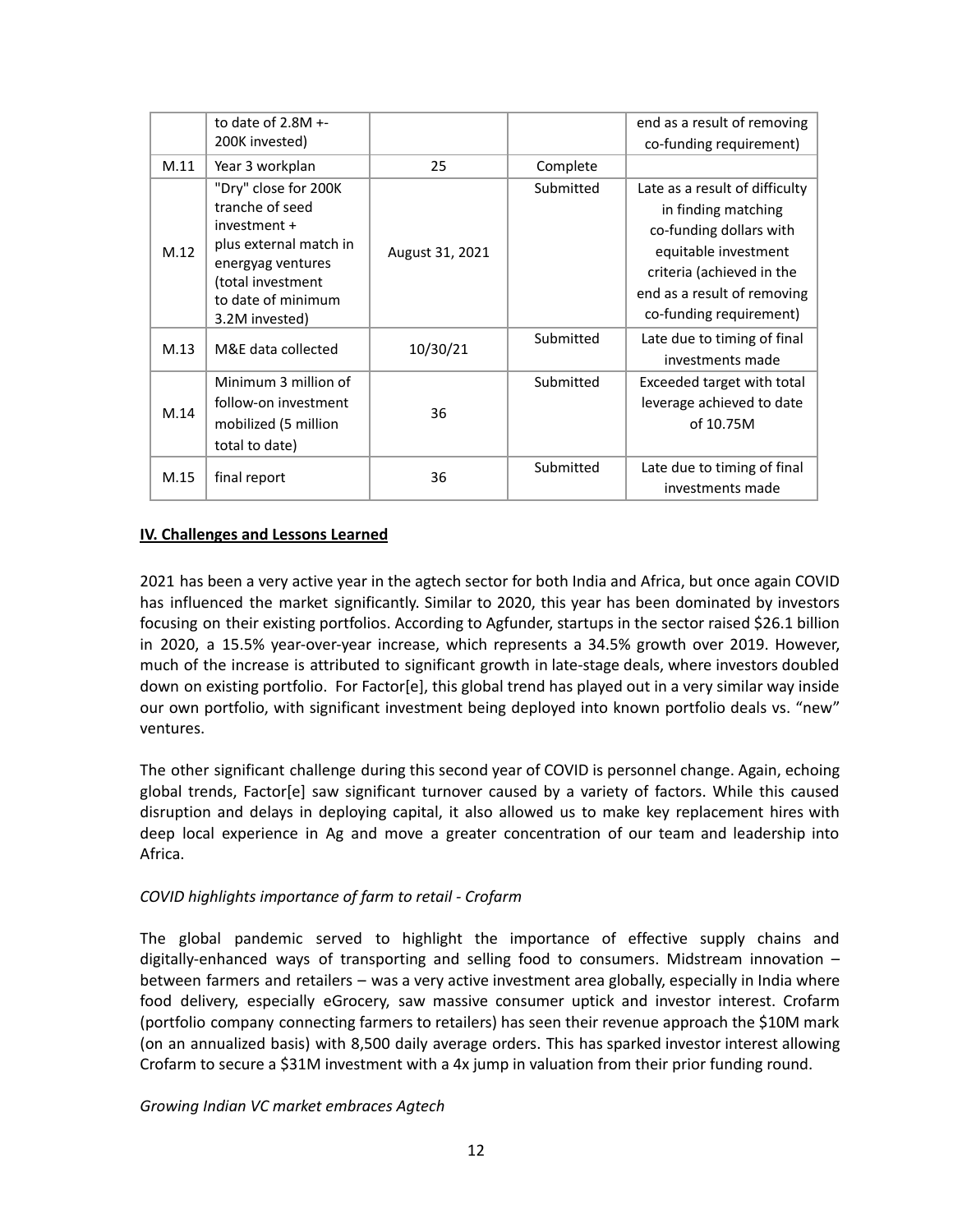Related to Crofarm, the rapidly growing Indian VC market has fully embraced agtech. According to KPMG venture capital investments in India more than doubled from their previous quarterly high of \$6.7 billion in Q2 of 2021 to \$14.4 billion in Q3. While Africa has seen record growth in the VC market, it will likely top out at roughly \$2-2.5 billion invested in 2021, still just 4% of what the Indian market is. India is now the third largest global market for Agtechfood VC deals at 164 deals inked in 2020 at a value of \$1.8B, surpassing the UK and France combined. Of note, Indian eGrocer BigBasket completed two funding rounds in 2020 totaling over \$100M in new equity. This level of investor interest has significantly inflated Agtech valuations in India, making access to quality deals increasingly competitive. It is not yet clear if this will be a temporary bubble, or if this is the new normal for Agtech VC in India. This trend is also putting Africa into a spotlight for Factor[e], recognizing that our impact mandate challenges us to focus on markets with less access to private capital (more on that next).

#### *High impact, high growth deals are still hard to find and fund*

Climate and development challenges relating to agriculture continue to demand more attention from the development community; a new study from the UN Food and Agriculture Organization (FAO) indicates that the supply chain is the fastest-growing source of greenhouse gas (GHG) emissions from global food systems, outpacing agricultural activity and land use changes. A billion small-holder farmers are already feeling the impacts of climate change - impacting crop cycles, yields, and exposure to severe and extreme weather events.

While Agtech holds immense promise for addressing these issues, the focus of most Agtech investment in India and Africa has been much closer to the consumer end of the value chain than the producer end. VC investment has been dominated by eGrocery, Agribusiness Marketplaces, and Fintech for Ag – while in the US (the largest Agtech market by far), there has been much more investment in hard tech – farm robotics, mechanization, farm management software, sensing, IoT, and biotech. It is not yet clear what subset of these technologies will be transferrable to the small-owner plots of India and Africa – however these technologies are more central to the economic and climate challenges of farmers. While there is a great deal of excitement globally about the Agtech sector, when those companies that are less central to the farmer are removed, we see that 1) this sector still is nascent, 2) high quality, high impact deals are difficult to find, 3) those deals may not be "VC scalable" and struggle to find investment.

This reality is pushing Factor[e] in two directions. First, we are reviewing the lens by which we predict the impact of our investments, adding "climate adaptation and resilience" as an element of consideration. This slight shift in focus will help us differentiate the larger activity in the Agtech sector with those ventures which directly support small farmers. While the literature and research on impact frameworks for climate adaptation and resilience are nascent, we know that there is direct empirical evidence (Massetti and Mendelsohn) which supports investing in many ag technologies including access to markets, ability to shift crops, access to irrigation, climate insurance, and climate resilient seeds. The more we can focus on these areas of Agtech, the more we can ensure the impact of our investments. The second direction of change for Factor[e] a is greater focus on Africa (over India) justified by the impressive growth of the private investment market in India and increasing acceptance of Agtech investing in that market. While India is by no means a "solved"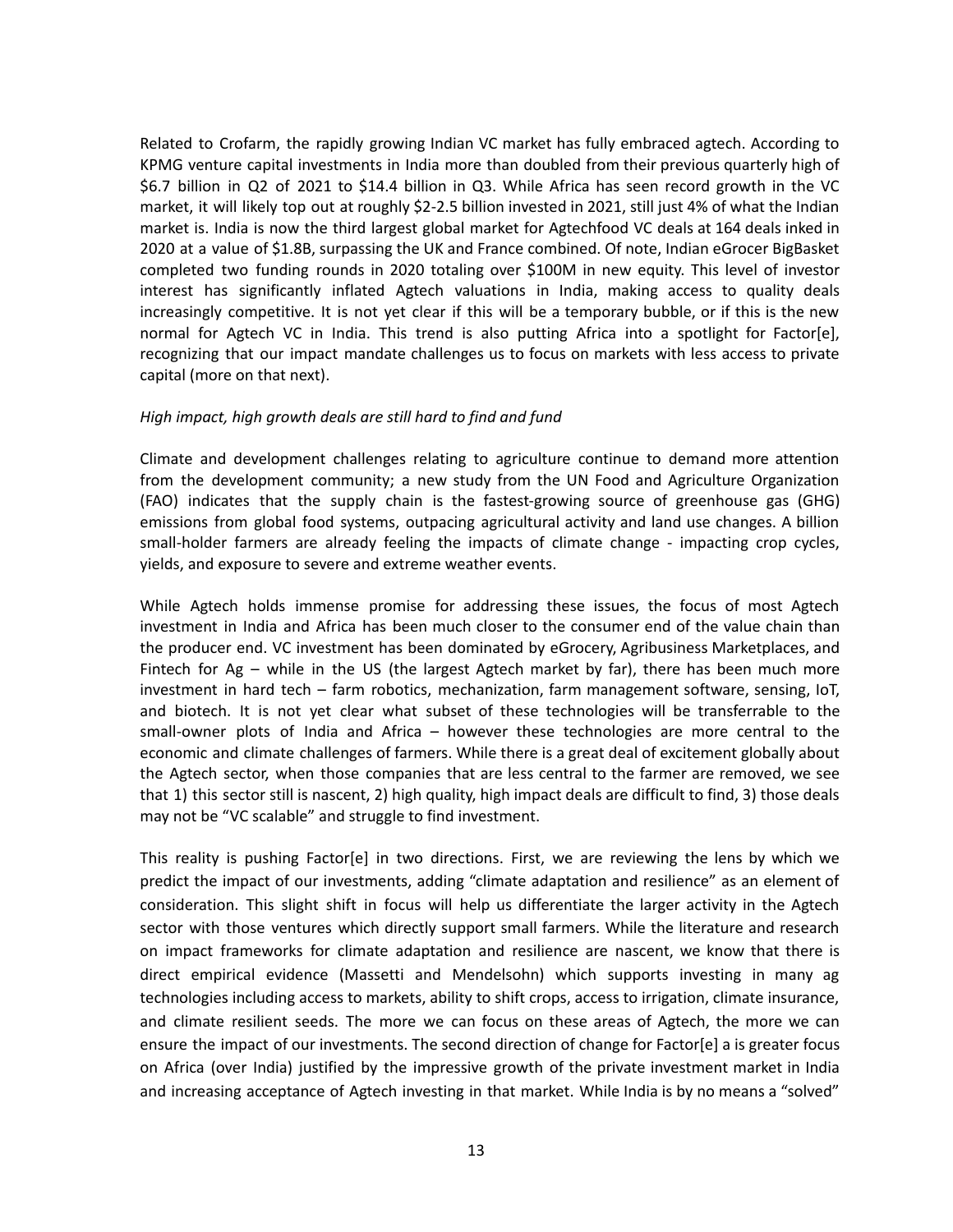market, it's clear that from an impact standpoint, Africa represents a higher priority for Factor[e]. Over the next few years, we will watch this trend and see if our India activities shift from active investment to technology and innovation sourcing.

# **V. Support for Gender Equality and Gender Inclusion**

While Factor[e] is focused on reaching bottom-of-the-pyramid consumers, including the poorest and most vulnerable, Factor[e] is eager to further systematize considerations of gender and marginalized populations into its processes and investment decision-making.

For this portion of the contract, activities include:

- 1. Develop and apply methods for implementing a gender-smart investment strategy.
	- Process includes deploying a baseline gender assessment that all companies that enter due diligence phase 1 of our pipeline will complete; survey centered around data on strategy and execution, workplace equity, and HR – people, policies, and reporting.
	- Target companies that receive approval for investment from our investment committee are then required to sign an ESG/Diversity and Inclusion side letter with Factor[e] as part of the legal deal documentation that includes certain additional representations, warranties, affirmative and negative covenants, undertakings and measurement, inspection and reporting obligations related to diversity and inclusion, as well as develop in coordination with Factor[e] a Diversity and Inclusion Action Plan.
	- On an annual basis all companies in our portfolio will report against diversity and inclusion targets that have been identified and agreed upon in the Diversity and Inclusion Action Plan.
	- All Powering Ag investees completed a baseline gender equity survey, included as annex C; on-going annual surveys will be collected in Q1 of each year which covers the preceding calendar year for purposes of documenting progress (beginning in Q1 2022)
- 2. Gender equity strategies deployed with portfolio companies as described above have also been implemented within Factor[e].
	- Baseline gender assessment completed in Q3 2020. On-going annual surveys will be completed in Q1 of each year which covers the preceding calendar year for purposes of documenting progress (beginning in Q1 2022)
	- Target gender equity metrics developed around the following measurements: board representation, employee representation, employee ownership, management team representation, pay gap calculations and inclusion in compensation review processes, recruitment processes, and implementation of HR processes. Reporting against targets to be completed on an annual basis and reported to our Board of Directors.

# **VI. Role of PAEGC Funding and associated support**

As a result of PAEGC funding and associated support, we have been able to accomplish the following:

- Grow our ag/energy related assets under management by 2.7M USD
- We are now seeing our ag investments perform better than energy investments on a gross IRR basis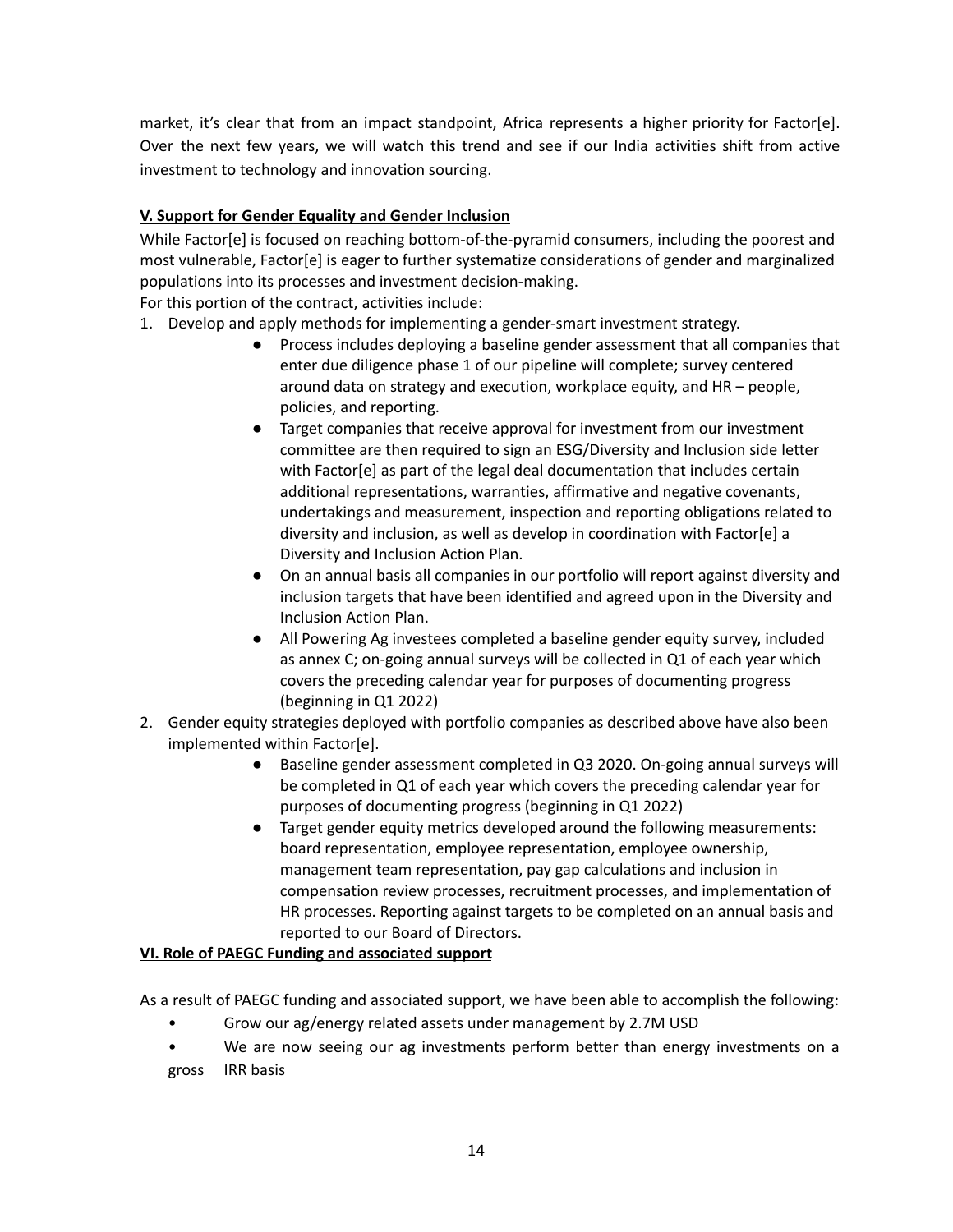- We believe improved performance will allow us to attract additional support from more commercial investors into the ag and ag/energy sectors
- To date our PAEGC portfolio has raised 12.1M in co- and follow-on investment and are on track to raise an additional 35.5M in the next three months (between Crofarm, Clean Crop and Sistema.bio)
- We believe that ag and ag/energy will be an important sector for climate finance and hope this will also help attract more investors into these sectors

Additionally, support from PAEGC helped de-risk our continued investment in the early stages of the ag/energy nexus and provided matching leverage for co-investment into ag/energy deals with Shell Foundation.

# **VII. Future Plans**

After closing out our PAEGC award, we will continue to do the following:

- Support our ag/energy investments to maximize both value and social and environmental impact of their CES
- As an organization we plan to raise formally fundraise for additional capital for ag and ag/energy investments in late 2022

Support from PAEGC has helped us diversify our portfolio in ag/energy which has resulted in improved fund performance and ideally will translate to additional investor support in the future.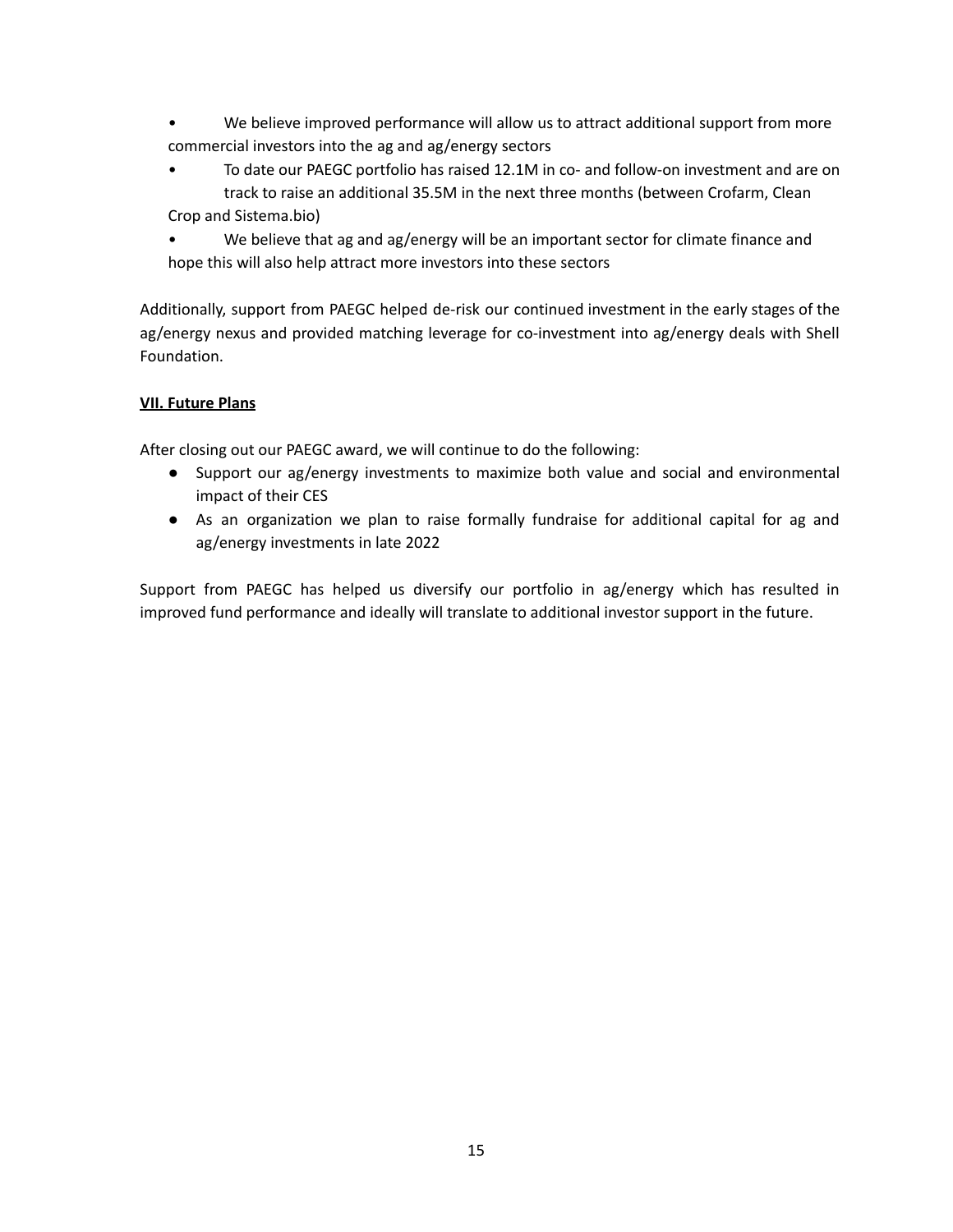# Annex A: Performance Indicators Table

|                                                        | Required Indicators (either actual or<br>potential contribution to be monitored)                                                                         | <b>Year 3 Reporting</b>                                                                                                                                                                                                                                      |
|--------------------------------------------------------|----------------------------------------------------------------------------------------------------------------------------------------------------------|--------------------------------------------------------------------------------------------------------------------------------------------------------------------------------------------------------------------------------------------------------------|
| IR 1: Increase in<br>farmers and<br>agribusinesses'    | 1.1 Type and number of clean energy<br>solutions developed                                                                                               | <b>CES Developed</b><br>Sistema.bio: 0<br>CroFarms:<br>S4S: 0<br><b>Units Deployed</b><br>Sistema.bio: 123 units<br>CroFarms:<br>S4S: 530                                                                                                                    |
|                                                        | 1.2 Number/Type of beneficiaries<br>(farms/agribusinesses/customers) with<br>improved energy services due to PAEGC<br>assistance                         | <b>Beneficiaries</b><br>Sistema: 1,050<br>Crofarm: 97,725<br>(86,680 customers/11,045 retailers)<br>S4S: 15,560<br><b>Female Beneficiaries</b><br>Sistema.bio: 504<br>CroFarm: N/A                                                                           |
| access to and/or<br>use of clean<br>energy solutions   | 1.3 Type and Number of<br>wholesalers/retailers/maintenance<br>professionals accessible to beneficiaries for<br>selling/servicing clean energy solutions | S4S: 15,560<br><b>Professionals</b><br>Sistema: -36 technical and commercial<br>staff<br>Crofarm: 11,045 retailers<br>S4S: 5 technicians<br><b>Female Professionals</b><br>Sistema: 9 female professionals<br>CroFarms: 4,499<br>S4S: 0 female professionals |
|                                                        | 1.4 Clean energy generation capacity<br>installed or rehabilitated as a result of<br>PAEGC assistance                                                    | Sistema: 1,081 kW<br>S4S: 1,696 kW                                                                                                                                                                                                                           |
|                                                        | 1.5 Number of persons attending<br>trainings/demonstrations on CES technology                                                                            | Persons trained/demo'ed<br>S4S: 1,800<br><b>Females trained</b><br>S4S: 800<br>Females demo'ed<br>S4S: 1,000                                                                                                                                                 |
|                                                        | Required Indicators (either actual or<br>potential contribution to be monitored)                                                                         | <b>Year 3 Reporting</b>                                                                                                                                                                                                                                      |
| IR 2: Increase in<br>agricultural<br>productivity      | 2.1 Change in agriculture production per<br>standard unit attributed to use of PAEGC<br>Innovators' clean energy solution                                |                                                                                                                                                                                                                                                              |
| and/or value<br>among farmers<br>and<br>agribusinesses | 2.2 Change in income attributed to use of<br>PAEGC Innovators' clean energy solution                                                                     |                                                                                                                                                                                                                                                              |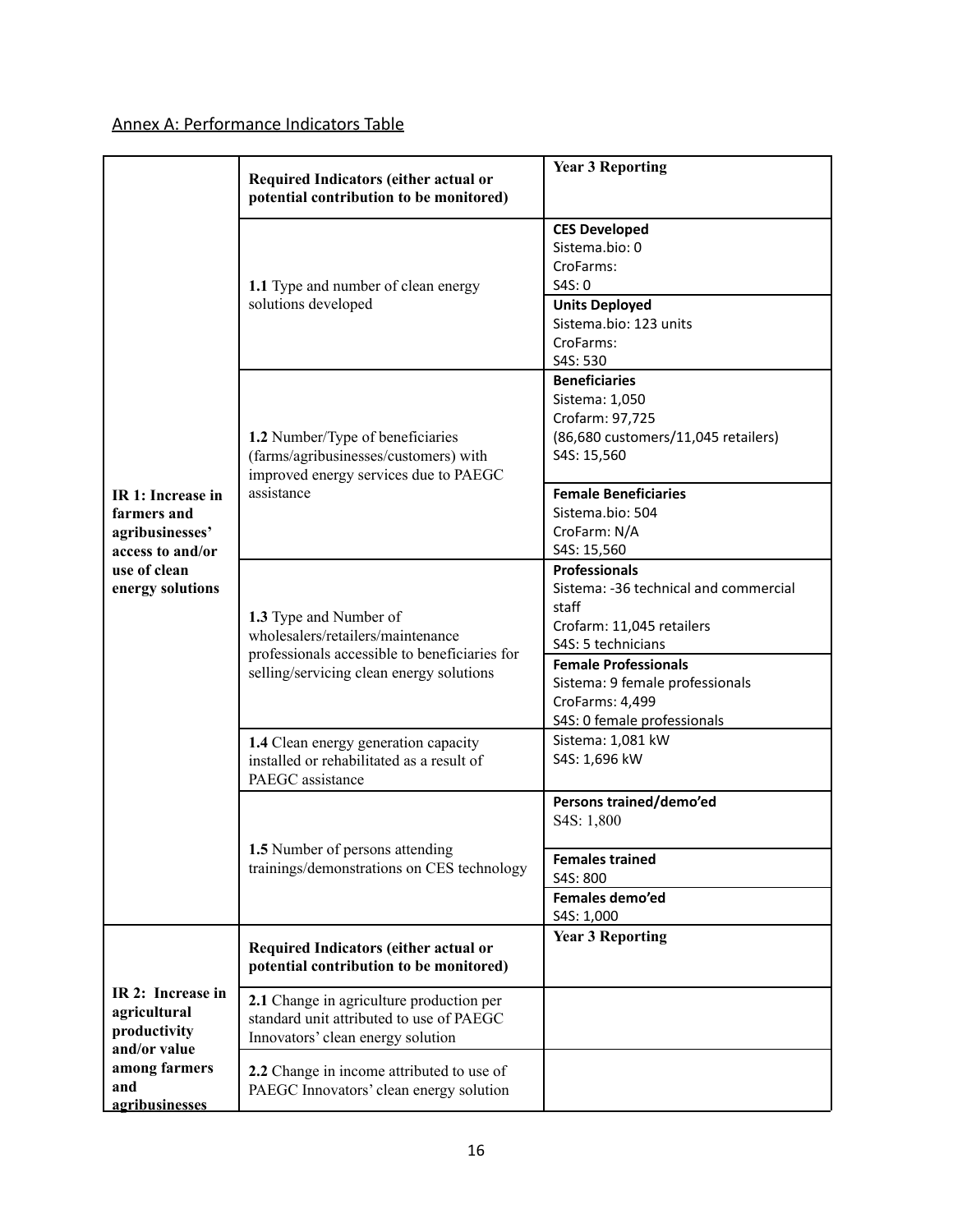|                                                                                                                                                                       | 2.3 Expected life of project savings from<br>energy efficiency or energy conservation, as a<br>result of PAEGC assistance                                                                                                                                                                                                                                                                                                                                                                                                                                                                 |                                                                                                                                                                                                                                                                                                                                                                                                                                          |
|-----------------------------------------------------------------------------------------------------------------------------------------------------------------------|-------------------------------------------------------------------------------------------------------------------------------------------------------------------------------------------------------------------------------------------------------------------------------------------------------------------------------------------------------------------------------------------------------------------------------------------------------------------------------------------------------------------------------------------------------------------------------------------|------------------------------------------------------------------------------------------------------------------------------------------------------------------------------------------------------------------------------------------------------------------------------------------------------------------------------------------------------------------------------------------------------------------------------------------|
|                                                                                                                                                                       | Required Indicators (either actual or<br>potential contribution to be monitored)                                                                                                                                                                                                                                                                                                                                                                                                                                                                                                          | <b>Year 3 Reporting</b>                                                                                                                                                                                                                                                                                                                                                                                                                  |
| IR 3: Increase in<br>support for low<br>carbon economic<br>growth within<br>the agriculture<br>sector                                                                 | 3.1 US<br>Dollar<br>of<br>investment<br>amount<br>mobilized, from<br>public<br>private<br>or<br>sources, for climate change<br>3.2 Greenhouse Gas (GHG)<br>emissions,<br>estimated in metric tons of CO2e,<br>reduced, sequestered, and/or avoided<br>(annual)                                                                                                                                                                                                                                                                                                                            | 3.1 Nothing above what is recorded in IR<br>4.1 and 5.3<br>3.2 Sistema.bio: 286 metric tons<br>Crofarm Agriproducts: 382 metric<br>tons<br>S4S: 243.8 tons                                                                                                                                                                                                                                                                               |
|                                                                                                                                                                       | 3.3 Sustainable Livelihoods Improved<br>3.4 Jobs Created                                                                                                                                                                                                                                                                                                                                                                                                                                                                                                                                  | 3.3 Sistema.bio: 2,816<br>Clean Crop: 0<br>S4S: 14,060<br>Crofarm: 9,094<br>Cinch: 362<br>3.4 Sistema.bio: 6<br>Clean Crop: -2<br>S4S: 1<br>Crofarm: 154<br>Cinch: $0$                                                                                                                                                                                                                                                                   |
| IR 4: Catalyze<br>investment in<br>breakthrough,                                                                                                                      | <b>Custom Indicators (either actual or</b><br>potential contribution to be monitored)                                                                                                                                                                                                                                                                                                                                                                                                                                                                                                     | <b>Year 3 Reporting</b>                                                                                                                                                                                                                                                                                                                                                                                                                  |
| innovative<br>technologies that<br>have<br>meaningful<br>impact in<br>developing world<br>economies                                                                   | 4.1 Total USD co investment and follow-on<br>investment into energy/ag technology<br>companies that have been invested in through<br>the Factor[e]/PAEGC partnership                                                                                                                                                                                                                                                                                                                                                                                                                      | S4S Technologies: 1.25M USD<br>Crofarm Agriproducts: 7.6M USD<br>InspiraFarms: 1.34M USD (1.2 EUR &<br>1.1203)                                                                                                                                                                                                                                                                                                                           |
|                                                                                                                                                                       | <b>Custom Indicators (either actual or</b><br>potential contribution to be monitored)                                                                                                                                                                                                                                                                                                                                                                                                                                                                                                     | <b>Year 3 Reporting</b>                                                                                                                                                                                                                                                                                                                                                                                                                  |
| IR 5: To create<br>commercially<br>viable, financially<br>sustainable<br>companies that<br>have the<br>ability to grow<br>into independent<br>stand-alone<br>entities | 5.1 Number of companies identified and<br>pre-screened as potential investments by<br>Factor[e]<br>5.2 Number of companies receiving formal<br>equity investment by Factor[e] at the<br>energy-ag nexus<br>5.3 US Dollar amount of Factor[e]<br>investment in companies at the energy-ag<br>nexus<br><b>5.4</b> Total hours spent by the Factor[e] team<br>supporting portfolio companies post<br>investment. Disaggregated qualitative details<br>of major initiatives will also be provided.<br>5.5 Indicators of Economic Stability by<br>companies invested in at the energy-ag nexus | 5.1 27 companies identified and<br>pre-screened as potential investments by<br>Factor[e]<br>5.2 Five - S4S Technologies, Crofarm<br>Agriproducts, Cinch Markets,<br>InspiraFarms, ag/energy venture build<br>5.3 1,800,000 USD<br>5.4 2,638 hours<br>5.5<br>a. Revenues<br>Sistema.bio: 6M USD<br>Clean Crop Technologies: 0<br>S4S Technologies: 1.6M USD<br>Crofarm Agriproducts: 3.4M USD<br>Cinch Markets: 131k USD<br>b. Units sold |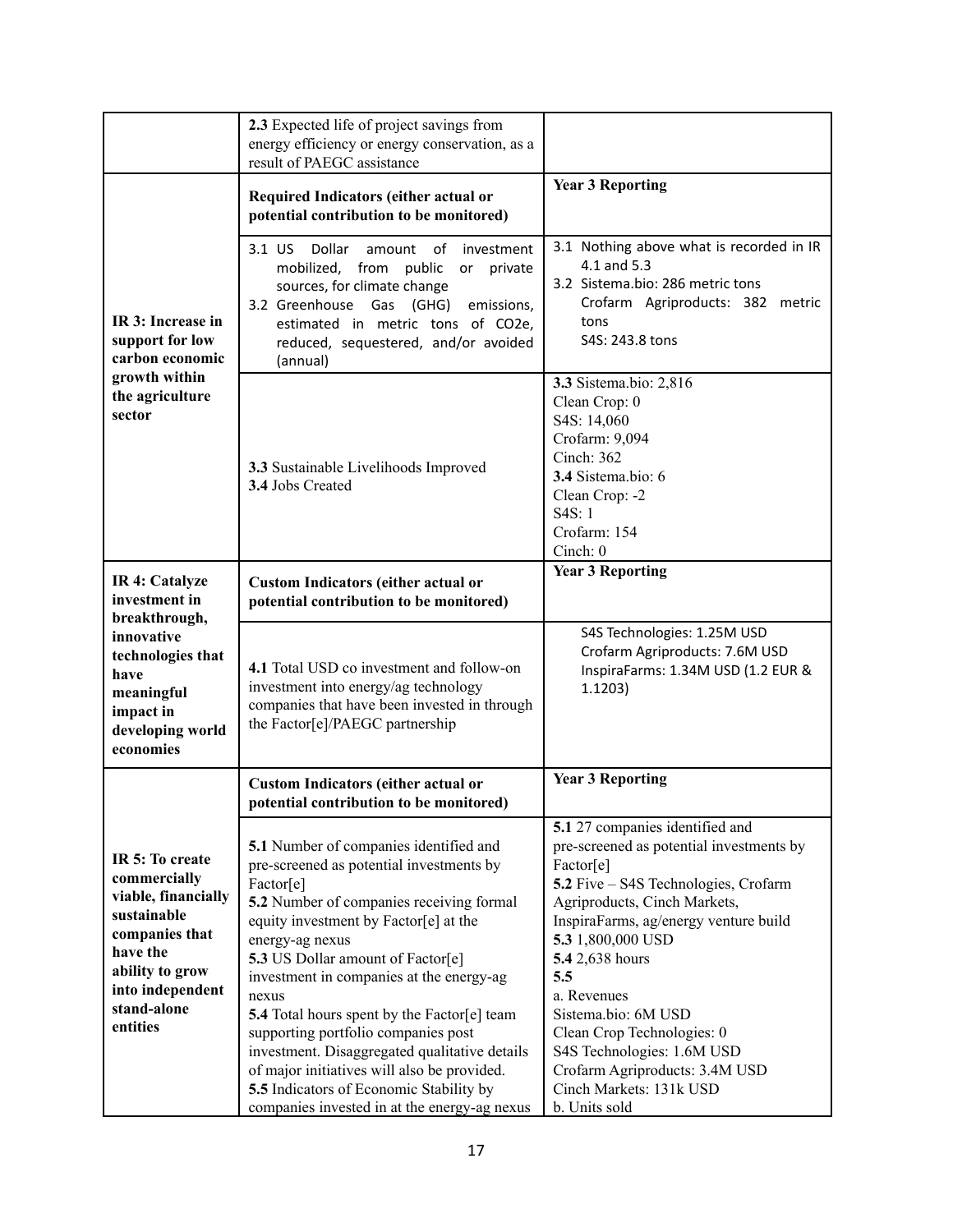|                                     | a. Revenues produced                                                                  | S4S: 209                                             |  |  |
|-------------------------------------|---------------------------------------------------------------------------------------|------------------------------------------------------|--|--|
|                                     | b. Units sold                                                                         | Crofarm: 405,523                                     |  |  |
|                                     | c. Sales pipeline                                                                     | Clean Crop: 0                                        |  |  |
|                                     | d. Pilots completed                                                                   | Cinch: $0$                                           |  |  |
|                                     | e. Markets entered                                                                    | c. N/A                                               |  |  |
|                                     | f. Margins achieved                                                                   | d. N/A                                               |  |  |
|                                     | g. Additional money                                                                   | e. N/A                                               |  |  |
|                                     | leveraged/co-investment created                                                       | f. Margins                                           |  |  |
|                                     |                                                                                       | Sistema.bio: 66%                                     |  |  |
|                                     |                                                                                       | Cinch: $-63\%$                                       |  |  |
|                                     |                                                                                       | Clean Crop: n/a                                      |  |  |
|                                     |                                                                                       | Crofarm: 26%                                         |  |  |
|                                     |                                                                                       | S4S: 17%                                             |  |  |
|                                     |                                                                                       | g. Money leveraged<br>Crofarm Agriproducts: 7.6M USD |  |  |
|                                     |                                                                                       |                                                      |  |  |
|                                     |                                                                                       |                                                      |  |  |
|                                     |                                                                                       | <b>Year 3 Reporting</b>                              |  |  |
|                                     | <b>Custom Indicators (either actual or</b><br>potential contribution to be monitored) |                                                      |  |  |
|                                     |                                                                                       | 6.1                                                  |  |  |
|                                     |                                                                                       | <b>Outreach Type</b><br>Count                        |  |  |
| IR 6: To deepen<br>understanding by |                                                                                       | 3<br>Article                                         |  |  |
| the public sector                   |                                                                                       | Panel Discussion 0                                   |  |  |
| of the private                      |                                                                                       | <b>Press Release</b><br>3                            |  |  |
| role and process                    | 6.1 Number of instances of outreach by                                                | Presentation<br>0                                    |  |  |
| of technology                       | Factor[e], disaggregated by medium                                                    | Podcast<br>$\boldsymbol{0}$                          |  |  |
| investing                           |                                                                                       | Webinar<br>2                                         |  |  |
|                                     |                                                                                       | Interview                                            |  |  |
|                                     |                                                                                       | $\Omega$<br>8<br><b>Total</b>                        |  |  |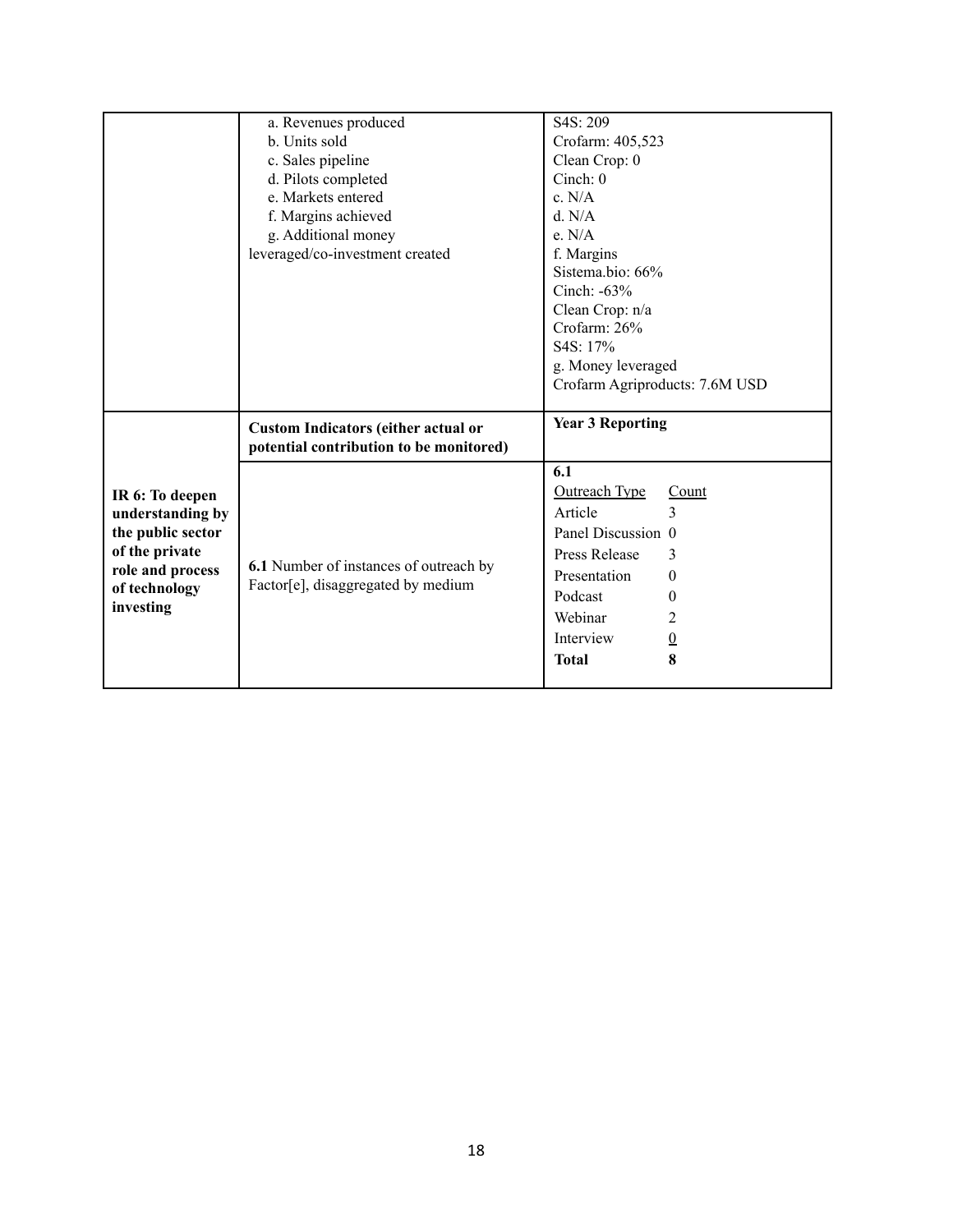# Annex B: Environmental Monitoring and Mitigation Plan (EMMP)

# *1. Background Summary*

| Innovator name                                                                           | <b>FactorE Ventures PBC</b>                                                                                       |
|------------------------------------------------------------------------------------------|-------------------------------------------------------------------------------------------------------------------|
| Project name                                                                             | Internal FactorE environmental policy compliance                                                                  |
| Project description summary                                                              | Maintain compliance with FactorE environmental policies                                                           |
| Description of geographic location of<br>implementation, including country and<br>region | Global                                                                                                            |
| Major local stakeholders/ beneficiares<br>who will be impacted                           | Internal FactorE operations/all portfolio investee companies                                                      |
| Other relevant information (e.g., EIAs<br>already done)                                  | Maintain compliance with FactorE Environmental, Health an Safety<br>Policy (as outlined in the Employee Handbook) |

# *2. Country Environmental Regulatory Framework*

Investees to warrant compliance with all host country environmental compliance procedures and requirements.

# *3. Potential Environmental Impacts and Mitigation Measures*

Describe the negative environmental and social impacts identified during the EMMP development and their related mitigation measures.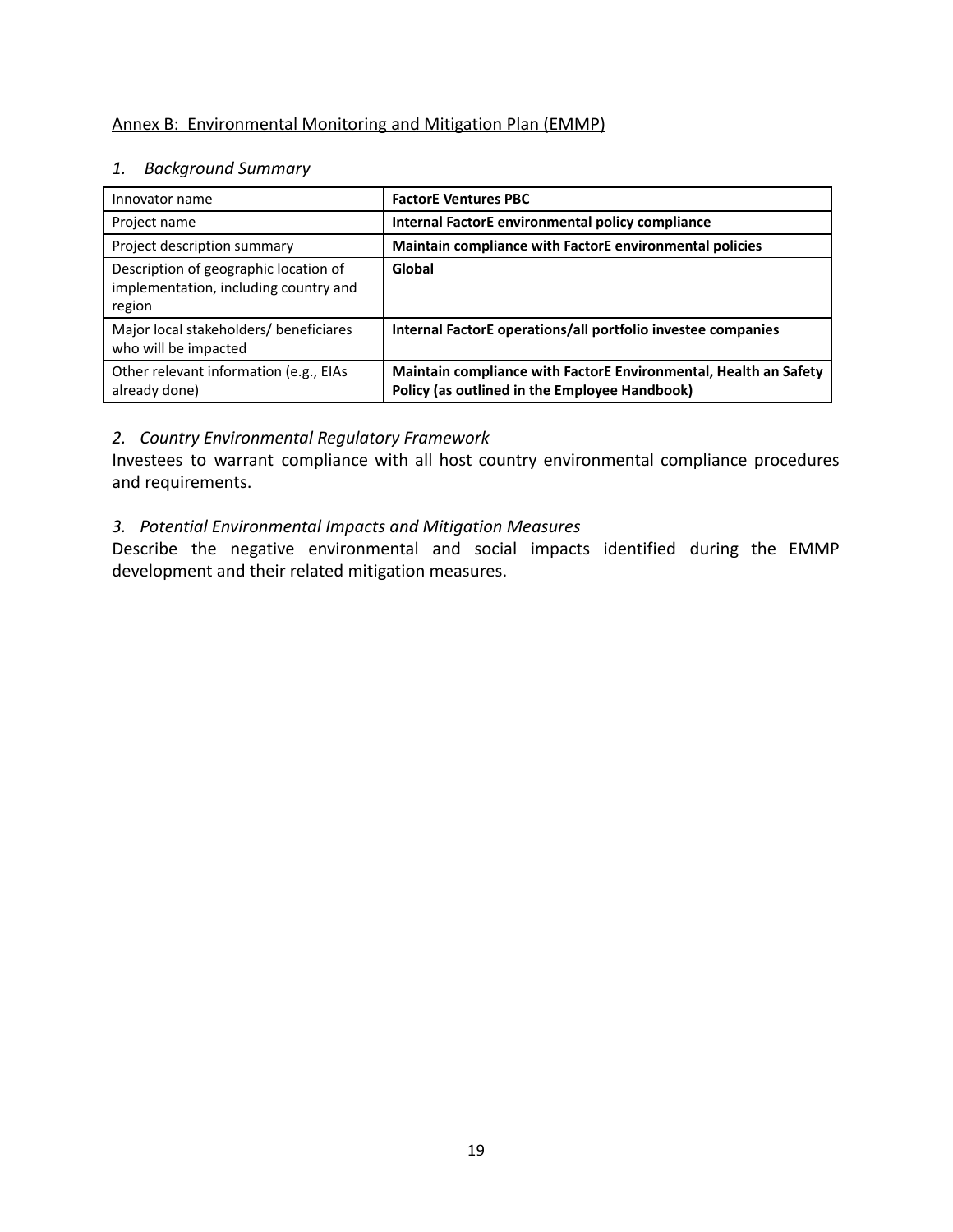|  | <b>EMMP Summary Table</b> |  |
|--|---------------------------|--|
|--|---------------------------|--|

| <b>Activity</b><br>1.                                                   | <b>Potential Environmental</b><br> 2.<br><b>Impacts</b>                                                                                                                                                                                   | 3.<br><b>Mitigation</b><br>Measure(s)                                                    | <b>Monitoring</b><br>И.<br>Indicator(s)                                                                                                                                                                                                         | <b>Monitoring</b><br>5.<br>& Reporting<br><b>Schedule</b>                                           | <b>Monitoring Method</b><br>6.                                                                                                                                                                                                                        | Responsible<br>17.<br><b>Parties</b> |
|-------------------------------------------------------------------------|-------------------------------------------------------------------------------------------------------------------------------------------------------------------------------------------------------------------------------------------|------------------------------------------------------------------------------------------|-------------------------------------------------------------------------------------------------------------------------------------------------------------------------------------------------------------------------------------------------|-----------------------------------------------------------------------------------------------------|-------------------------------------------------------------------------------------------------------------------------------------------------------------------------------------------------------------------------------------------------------|--------------------------------------|
| Investing in<br>biogas<br>companies                                     | Over application of biofertilizer<br>which can damage crops,<br>release of methane gas<br>through release filter (due to<br>under consumption of gas),<br>over consumption of water in<br>stressed areas, fires due to<br>biogas igniting | FactorE will<br>review portfolio<br>companies for<br>compliance with<br>our EMMP policy  | Environmental<br>audits are<br>conducted annually<br>to re-assess<br>environmental<br>risks, evaluate the<br>likelihood and<br>impact of each risk,<br>and the mitigation<br>techniques                                                         | Annually through<br>environmental<br>audits and<br>quarterly<br>communications at<br>Board meetings | Communications from<br>portfolio company<br>management team to<br><b>FactorE Board</b><br>representative including a<br>review of annual<br>environmental audit and<br>any other risks; quarterly<br>confirmation of compliance<br>with EMMP policies | FactorE and<br>portfolio company     |
| Investing in<br>cold plasma<br>research and<br>development<br>companies | lonized gases generated by the<br>system are ventilated to open<br>lair.                                                                                                                                                                  | FactorE will<br>review portfolio<br>companies for<br>compliance with<br>our EMMP policy  | Environmental<br>reviews are done<br>monthly by the<br>R&D team and the<br>management team<br>reviews overall<br>environmental<br>risks, evaluate the<br>likelihood and<br>impact of each risk,<br>and the mitigation<br>techniques<br>annually | Monthly through<br>environmental<br>reviews and<br>quarterly<br>communications at<br>Board meetings | Communications from<br>portfolio company<br>management and R&D<br>teams to FactorE Board<br>representative including a<br>review of any documented<br>risks and resolutions;<br>quarterly confirmation of<br>compliance with EMMP<br>policies         | FactorE and<br>portfolio company     |
| Transportation<br>of Raw<br>Material to<br><b>MEs</b>                   | CO2 emissions                                                                                                                                                                                                                             | -Optimizing<br>shipping routes<br>-F[e] to confirm<br>compliance with<br>our EMMP policy | CO2 emitted/kg<br>(Quantity<br>transported)                                                                                                                                                                                                     | Quarterly BOD<br>meetings and<br>annually to<br>investor (30 <sup>th</sup><br>September)            | Communications from<br>portfolio company<br>management and R&D<br>teams to FactorE Board<br>representative including a<br>review of any documented<br>risks and resolutions;<br>quarterly confirmation of                                             | FactorE and<br>portfolio company     |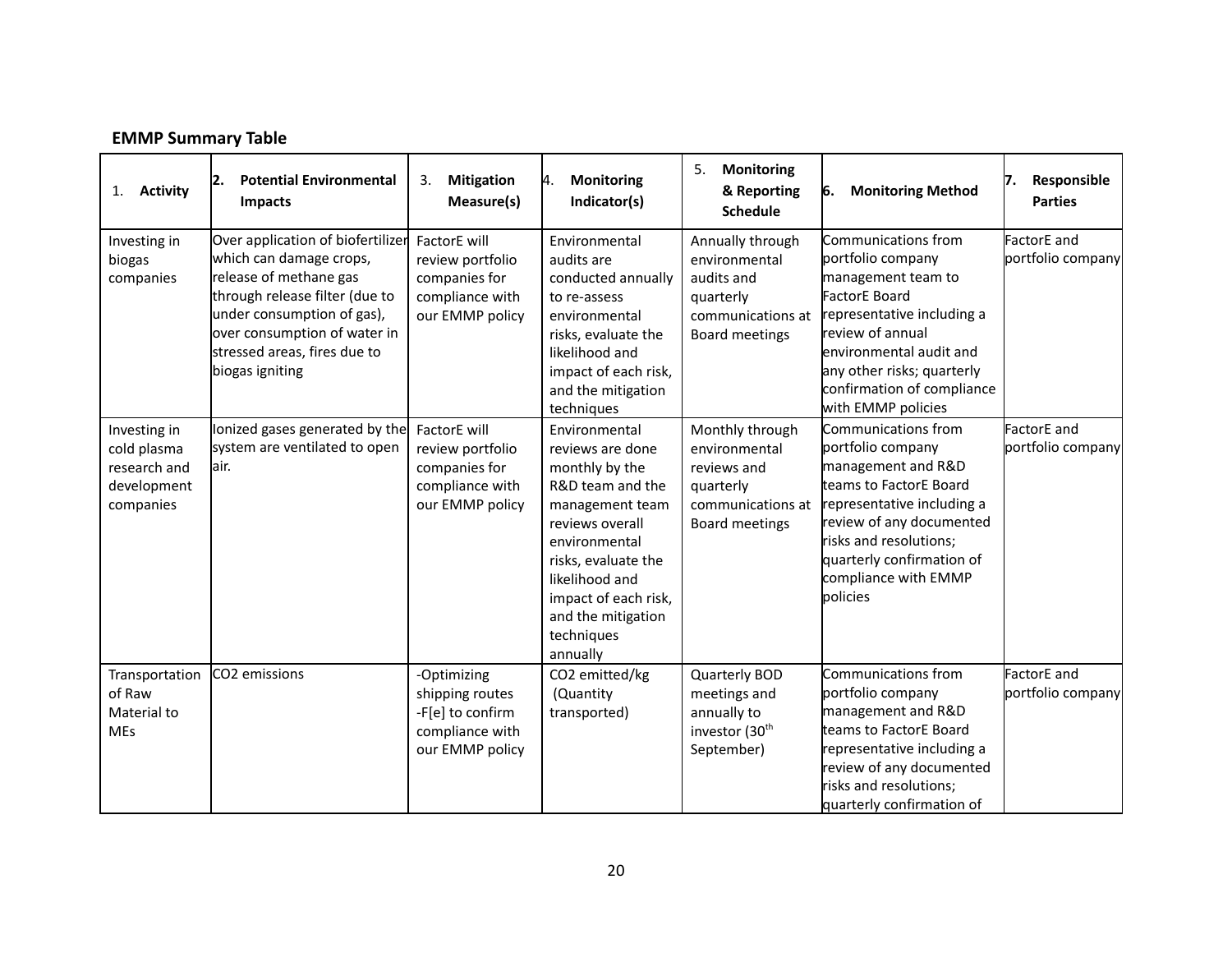|                                                                |                                                           |                                                                                                                                      |                                                                                                |                                                                                          | compliance with EMMP<br>policies                                                                                                                                                                                                              |                                  |
|----------------------------------------------------------------|-----------------------------------------------------------|--------------------------------------------------------------------------------------------------------------------------------------|------------------------------------------------------------------------------------------------|------------------------------------------------------------------------------------------|-----------------------------------------------------------------------------------------------------------------------------------------------------------------------------------------------------------------------------------------------|----------------------------------|
| Transportation<br>of Semi-<br>Finished<br>Goods to<br>Factory  | CO2 emissions                                             | - Optimizing<br>frequency of<br>Transportation<br>- Route<br>Optimization<br>- F[e] to confirm<br>compliance with<br>our EMMP policy | CO2 emitted/kg<br>(Quantity<br>transported)                                                    | Quarterly BOD<br>meetings and<br>annually to<br>investor (30 <sup>th</sup><br>September) | Communications from<br>portfolio company<br>management and R&D<br>teams to FactorE Board<br>representative including a<br>review of any documented<br>risks and resolutions;<br>quarterly confirmation of<br>compliance with EMMP<br>policies | FactorE and<br>portfolio company |
| Water<br>Consumption<br>in Factory and<br>Pilot Plant          | <b>Increasing Water Scarcity</b>                          | -Reduce water<br>consumption per<br>kg<br>- F[e] to confirm<br>compliance with<br>our EMMP policy                                    | <b>Water Consumed</b><br>(Water Bill) /<br><b>Quantity Processed</b><br>per Month (kg)         | Quarterly BOD<br>meetings and<br>annually to<br>investor (30 <sup>th</sup><br>September) | Communications from<br>portfolio company<br>management and R&D<br>teams to FactorE Board<br>representative including a<br>review of any documented<br>risks and resolutions;<br>quarterly confirmation of<br>compliance with EMMP<br>policies | FactorE and<br>portfolio company |
| Electricity<br>Consumption<br>in factory &<br>Pilot Plant      | Emissions of greenhouse gases<br>and other air pollutants | -Pre-processing at<br>Farm gate instead<br>of Factory<br>- F[e] to confirm<br>compliance with<br>our EMMP policy                     | Electricity<br>Consumed<br>(Electricity Bill) /<br><b>Quantity Processed</b><br>per Month (kg) | Quarterly BOD<br>meetings and<br>annually to<br>investor (30 <sup>th</sup><br>September) | Communications from<br>portfolio company<br>management and R&D<br>teams to FactorE Board<br>representative including a<br>review of any documented<br>risks and resolutions;<br>quarterly confirmation of<br>compliance with EMMP<br>policies | FactorE and<br>portfolio company |
| Transportation<br>from<br>warehouse/fac<br>tory to<br>customer | CO2 emissions                                             | -Optimizing<br>shipping routes<br>- F[e] to confirm<br>compliance with<br>our EMMP policy                                            | CO <sub>2</sub> /kg<br>(Quantity<br>transported)                                               | Quarterly BOD<br>meetings and<br>annually to<br>investor (30 <sup>th</sup><br>September) | Communications from<br>portfolio company<br>management and R&D<br>teams to FactorE Board<br>representative including a<br>review of any documented                                                                                            | FactorE and<br>portfolio company |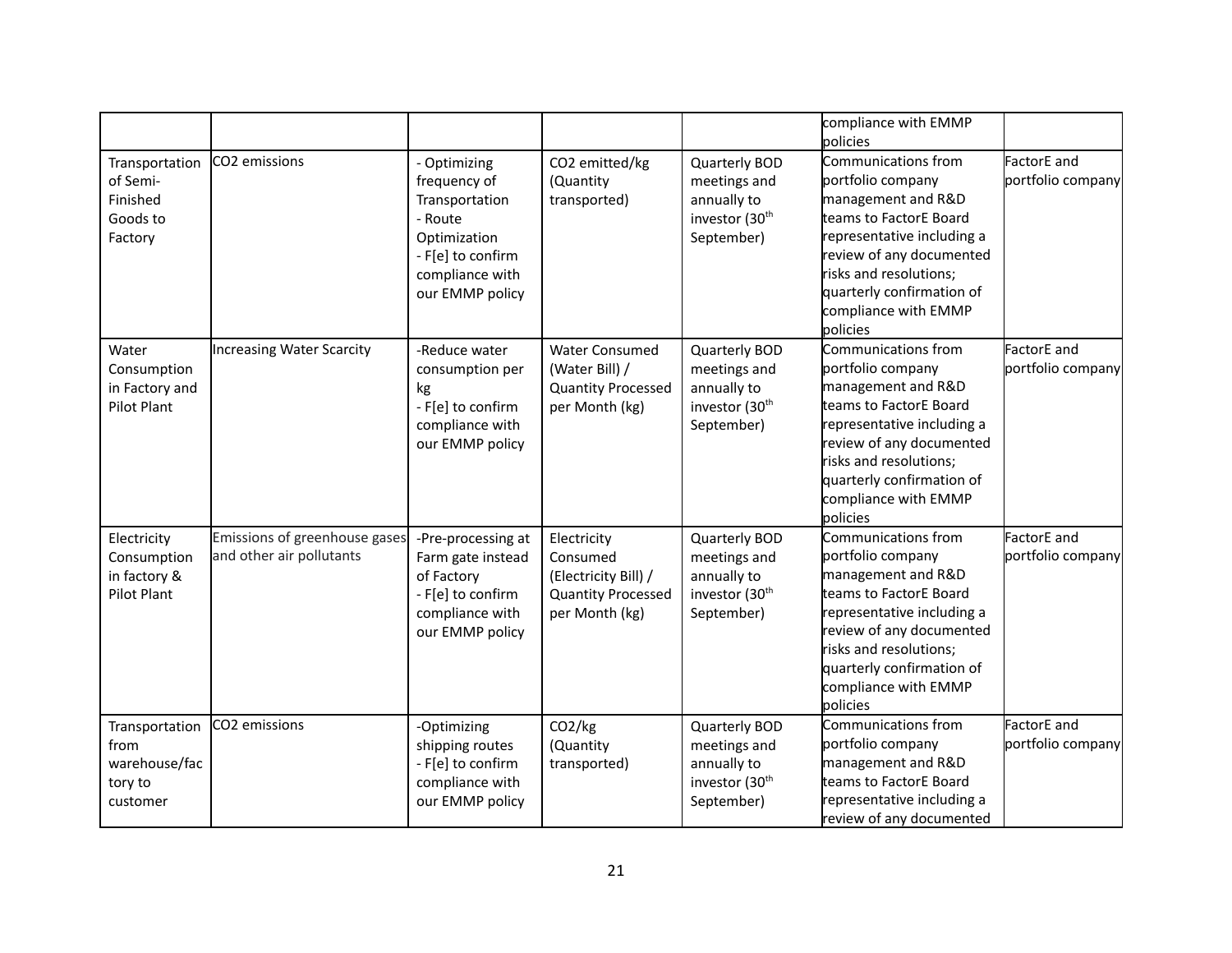|                                                                          |                                                                                                               |                                                                                             |                                                                                                          |                                                                                          | risks and resolutions;<br>quarterly confirmation of<br>compliance with EMMP<br>policies                                                                                                                                                       |                                  |
|--------------------------------------------------------------------------|---------------------------------------------------------------------------------------------------------------|---------------------------------------------------------------------------------------------|----------------------------------------------------------------------------------------------------------|------------------------------------------------------------------------------------------|-----------------------------------------------------------------------------------------------------------------------------------------------------------------------------------------------------------------------------------------------|----------------------------------|
| Waste<br>Disposal at<br>Factory                                          | Risk of soil, water and air<br>pollution due to potential toxic<br>waste particulates into the<br>environment | -Segregation of<br>Waste<br>- F[e] to confirm<br>compliance with<br>our EMMP policy         | <b>Waste Segregation</b><br>at Factory<br>Waste generated<br>per Quantity<br>Processed per<br>Month (kg) | Quarterly BOD<br>meetings and<br>annually to<br>investor (30 <sup>th</sup><br>September) | Communications from<br>portfolio company<br>management and R&D<br>teams to FactorE Board<br>representative including a<br>review of any documented<br>risks and resolutions;<br>quarterly confirmation of<br>compliance with EMMP<br>policies | FactorE and<br>portfolio company |
| Plastic used<br>for packaging<br>Products                                | Plastic Packaging Consumed                                                                                    | -Alternative<br>Packaging Option<br>- F[e] to confirm<br>compliance with<br>our EMMP policy | Packaging<br>Consumption per<br>month                                                                    | Quarterly BOD<br>meetings and<br>annually to<br>investor (30 <sup>th</sup><br>September) | Communications from<br>portfolio company<br>management and R&D<br>teams to FactorE Board<br>representative including a<br>review of any documented<br>risks and resolutions;<br>quarterly confirmation of<br>compliance with EMMP<br>policies | FactorE and<br>portfolio company |
| Distribution of<br>farmer<br>sourced<br>produce to<br>urban<br>consumers | Emissions from trucking for<br>logistics                                                                      | Optimized routes<br>to be as efficient<br>as possible                                       | Logistics costs per<br>kg                                                                                | Included in MIS<br>quarterly to<br>investors                                             | Communications from<br>portfolio company<br>management and R&D<br>teams to FactorE Board<br>representative including a<br>review of any documented<br>risks and resolutions;<br>quarterly confirmation of<br>compliance with EMMP<br>policies | FactorE and<br>portfolio company |
| "Mosaic"<br>aggregation of<br>smallholder<br>farmland into               | Application of crop protection<br>for select crops                                                            | PPE, industry<br>standard spray<br>bags, and good<br>agronomist-direct                      | Adherence to crop<br>protection<br>application<br>checklists                                             | By growing season<br>to the BOD and<br>external<br>stakeholders                          | Communications from<br>portfolio company<br>management and R&D<br>teams to FactorE Board                                                                                                                                                      | FactorE and<br>portfolio company |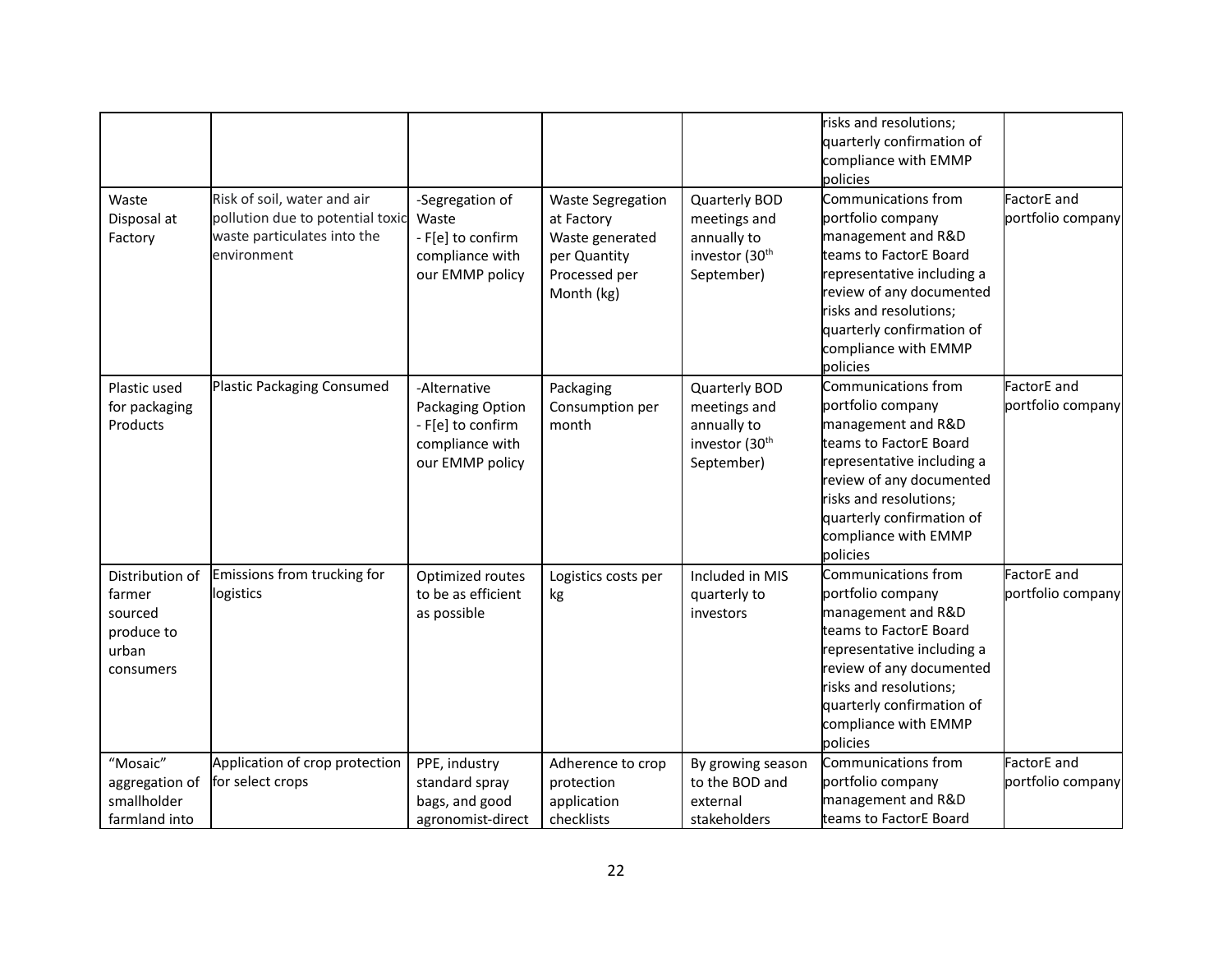| larger units of<br>production to<br>grow high<br>value and<br>specialty crops           |                                                                                                                                                  | agricultural<br>practice                                                                |                                                                                                                                                                      |                                                  | representative including a<br>review of any documented<br>risks and resolutions;<br>quarterly confirmation of<br>compliance with EMMP<br>policies                                                                                             |                                         |
|-----------------------------------------------------------------------------------------|--------------------------------------------------------------------------------------------------------------------------------------------------|-----------------------------------------------------------------------------------------|----------------------------------------------------------------------------------------------------------------------------------------------------------------------|--------------------------------------------------|-----------------------------------------------------------------------------------------------------------------------------------------------------------------------------------------------------------------------------------------------|-----------------------------------------|
| Fully-integrate<br>d remote<br>refrigeration,<br>processing and<br>storage<br>solutions | Leakage of refrigerant from<br>the cooling compressor and<br>lemissions and e waste at end<br>of life from solar panels and<br><b>Ibatteries</b> | FactorE will<br>review portfolio<br>companies for<br>compliance with<br>our EMMP policy | Management team<br>reviews overall<br>environmental<br>risks, evaluate the<br>likelihood and<br>impact of each risk,<br>and the mitigation<br>techniques<br>annually | Quarterly<br>communications at<br>Board meetings | Communications from<br>portfolio company<br>management and R&D<br>teams to FactorE Board<br>representative including a<br>review of any documented<br>risks and resolutions;<br>quarterly confirmation of<br>compliance with EMMP<br>policies | <b>FactorE</b> and<br>portfolio company |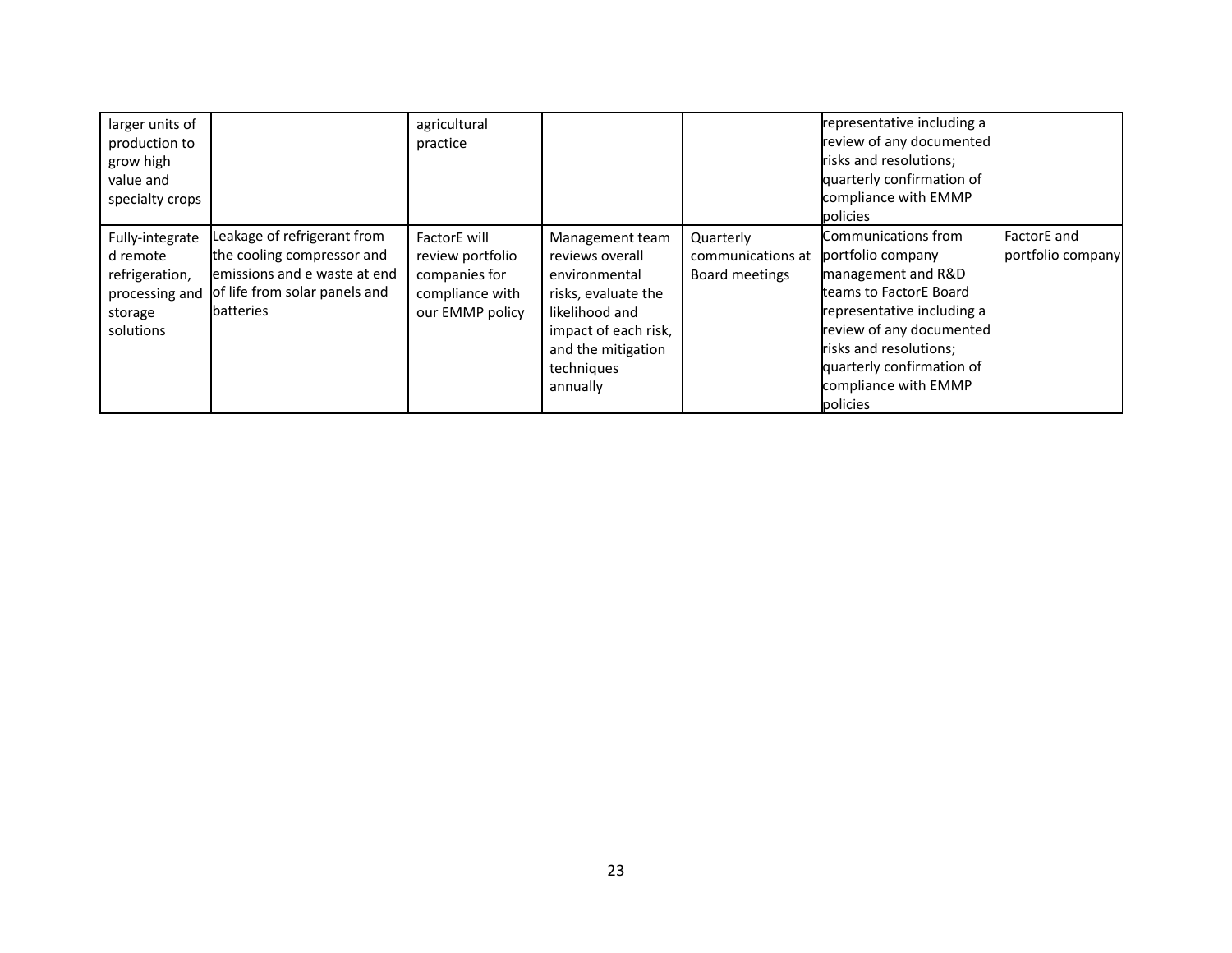# Annex C: Environmental Monitoring and Mitigation Progress

To be reported on after the first tranche of seed investment is completed.

| <b>Activity</b><br>11.                                                                                             | <b>Mitigation</b><br>2.<br><b>Measure</b>                                             | <b>Status of Mitigation</b><br>З.<br><b>Measures</b>                                                                                          | <b>Outstanding Issues Related</b><br>4.<br>to Required Conditions                                                          | <b>Observations / Remarks</b><br>5.                                                                                                                                                                                                    |
|--------------------------------------------------------------------------------------------------------------------|---------------------------------------------------------------------------------------|-----------------------------------------------------------------------------------------------------------------------------------------------|----------------------------------------------------------------------------------------------------------------------------|----------------------------------------------------------------------------------------------------------------------------------------------------------------------------------------------------------------------------------------|
| Investing in biogas<br>companies                                                                                   | FactorE will review<br>portfolio companies for<br>compliance with our<br>EMMP policy. | Sistema.bio provided Factor[e]<br>with environmental policy and<br>procedures as part of<br>investment due diligence.                         | There were no outstanding issues<br>identified as part of Factor[e]'s<br>EMMP review of Sistema.bio.                       | Sistema.bio's environmental<br>policies satisfy Factor[e]'s<br>expectations and we will<br>continue to ensure compliance<br>is maintained on a quarterly<br>basis as well review the results<br>of the annual environmental<br>audits. |
| Investing in cold plasma<br>research and<br>development<br>companies                                               | FactorE will review<br>portfolio companies for<br>compliance with our<br>EMMP policy. | Clean Crop Technologies<br>provided Factor[e] with<br>environmental policy and<br>procedures as part of closing<br>the investment transaction | There were no outstanding issues<br>identified as part of Factor[e]'s<br><b>EMMP review of Clean Crop</b><br>Technologies. | Clean Crop Technologies'<br>environmental policies satisfy<br>Factor[e]'s expectations and we<br>will continue to ensure<br>compliance is maintained on a<br>quarterly basis.                                                          |
| Investing in dehydrated<br>food sourcing and<br>processing companies                                               | FactorE will review<br>portfolio companies for<br>compliance with our<br>EMMP policy. | S4S Technologies provided<br>Factor[e] with environmental<br>policy and procedures as part of<br>closing the investment<br>transaction        | There were no outstanding issues<br>identified as part of Factor[e]'s<br><b>EMMP</b> review of S4S<br>Technologies.        | S4S Technologies'<br>environmental policies satisfy<br>Factor[e]'s expectations and we<br>will continue to ensure<br>compliance is maintained on a<br>quarterly basis                                                                  |
| Investing in distribution<br>of farmer sourced<br>produce to urban<br>consumers                                    | FactorE will review<br>portfolio companies for<br>compliance with our<br>EMMP policy. | Crofarm Agriproducts provided<br>Factor[e] with environmental<br>policy and procedures as part of<br>closing the investment<br>transaction    | There were no outstanding issues<br>identified as part of Factor[e]'s<br><b>EMMP</b> review of Crofarm<br>Agriproducts     | Crofarm Agriproducts'<br>environmental policies satisfy<br>Factor[e]'s expectations and we<br>will continue to ensure<br>compliance is maintained on a<br>quarterly basis                                                              |
| Investing in "mosaic"<br>aggregation of<br>smallholder farmland<br>into larger units of<br>production to grow high | FactorE will review<br>portfolio companies for<br>compliance with our<br>EMMP policy. | Cinch Markets provided<br>Factor[e] with environmental<br>policy and procedures as part of<br>closing the investment<br>transaction           | There were no outstanding issues<br>identified as part of Factor[e]'s<br><b>EMMP review of Cinch Markets</b>               | Cinch Markets' environmental<br>policies satisfy Factor[e]'s<br>expectations and we will<br>continue to ensure compliance<br>is maintained on a quarterly<br>basis                                                                     |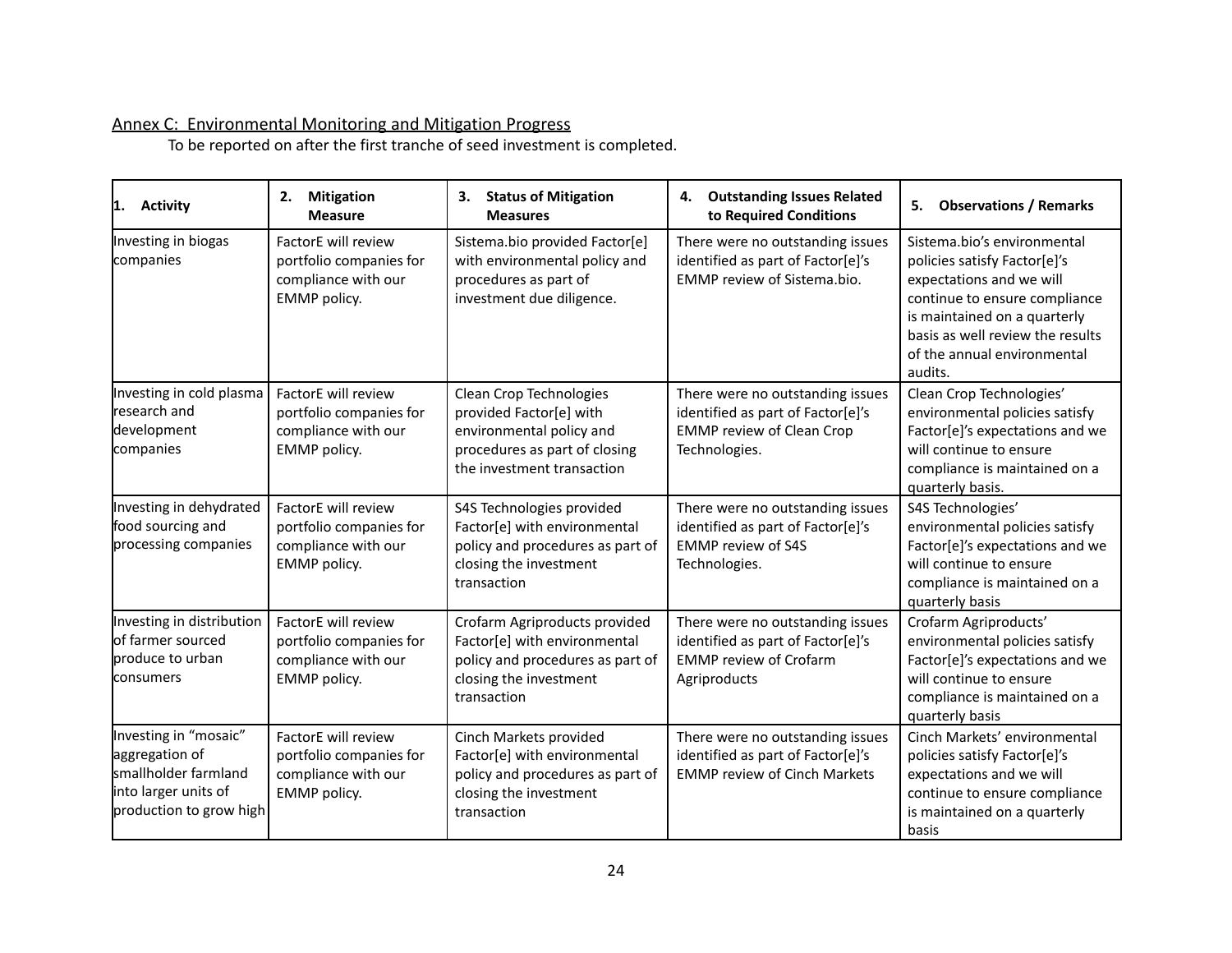| value and specialty<br>crops                                                                                      |                                                                |                                                                                                                                 |                                                                                                             |                                                                                                                                                                   |
|-------------------------------------------------------------------------------------------------------------------|----------------------------------------------------------------|---------------------------------------------------------------------------------------------------------------------------------|-------------------------------------------------------------------------------------------------------------|-------------------------------------------------------------------------------------------------------------------------------------------------------------------|
| Investing in<br>fully-integrated remote<br>refrigeration, processing compliance with our<br>and storage solutions | FactorE will review<br>portfolio companies for<br>EMMP policy. | InspiraFarms provided Factor[e]<br>with environmental policy and<br>procedures as part of closing<br>the investment transaction | There were no outstanding issues<br>identified as part of Factor[e]'s<br><b>EMMP</b> review of InspiraFarms | InspiraFarms' environmental<br>policies satisfy Factor[e]'s<br>expectations and we will<br>continue to ensure compliance<br>is maintained on a quarterly<br>basis |